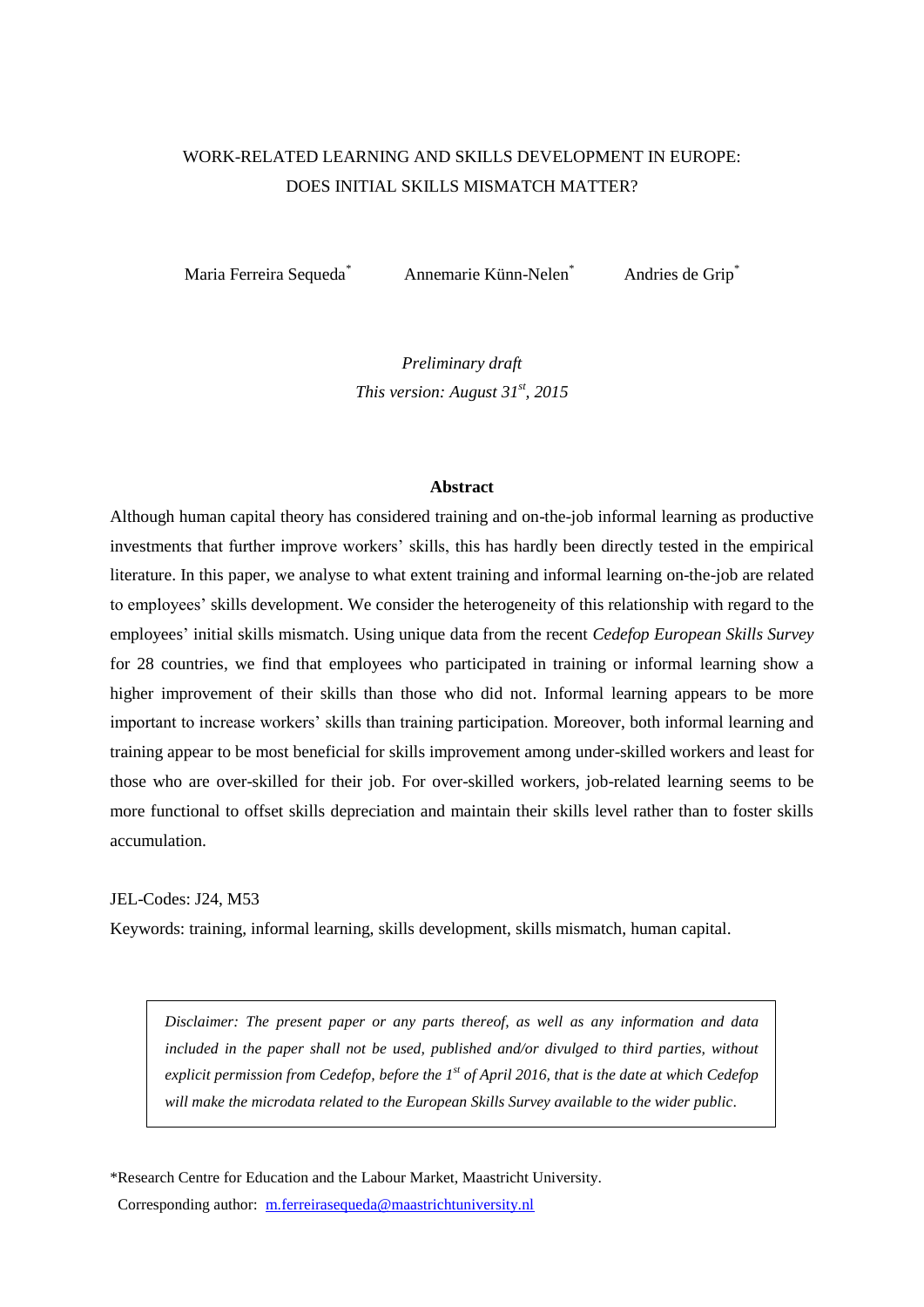# **1. INTRODUCTION**

In order to deal with the challenges of rising global competition, the European Union has set itself goals with respect to formal training and informal learning in the workplace to 'acquire and develop new skills throughout the lifetime of individuals' (European Commission 2010:16). The idea that work-related learning improves workers' skills is in line with the human capital theory (Mincer 1962, 1968; Becker 1964; Heckman 1976). However, due to a lack of data on skills improvement, the assumption that on-the-job human capital accumulation indeed fosters workers' skills development has rarely been directly tested. Instead, most studies have focused on the role of job-related training on wages and productivity (Acemoglu and Pischke 1999; Blundel *et al.*1999; Leuven 2005; Leuven and Oosterbeek 2008; Görlitz 2011; O'Connell and Byrne 2012).

In this paper, we analyse to what extent work-related learning is related to the skills development of workers in 28 European countries. We distinguish between training participation and informal learning on-the-job. Moreover, we allow for heterogeneity in the relation between work-related learning and skills development by workers' initial skill mismatch.

The *European Skills Survey* shows that at the start of a job a significant proportion of the labour force in Europe has skills that either exceed the skill demands or are insufficient to perform their job adequately: 24 percent of all workers report that some of their skills were initially lower than what was required in their job and 25 percent report that their skills were initially higher than required in their job. Workers who are underskilled probably need training or informal learning on-the-job in order to perform at an adequate level. Workers who are overskilled are likely to have other reasons to engage in job-related learning such as keeping their skills up-to-date, which might not reveal skills improvement as such. Due to the difference in the underlying reasons for job-related learning, it is expected that mismatched workers' participation in job-related learning results in a different degree of skills development compared to workers whose skills fully match with the skills demands in their job.

For this study we use a unique dataset on more than 37,000 employees of the *European Skills Survey*, conducted in 2014 by the European Centre for the Development of Vocational Training (Cedefop). This survey is one of the first surveys in which different types of job-related learning as well as employees' skills development and mismatch are measured. We contribute to the literature in two ways. First, we provide empirical evidence to the theoretical relation between the different forms of learning and workers' skills development which has until now been a 'black box' in the empirical human capital literature. Second, we are the first to examine the heterogeneous effects of training and informal learning on-the-job on skills development with respect to workers' initial skill mismatch. Thereby, we find differences between under-skilled and over-skilled workers in the impact of investments in training and informal learning on skills development.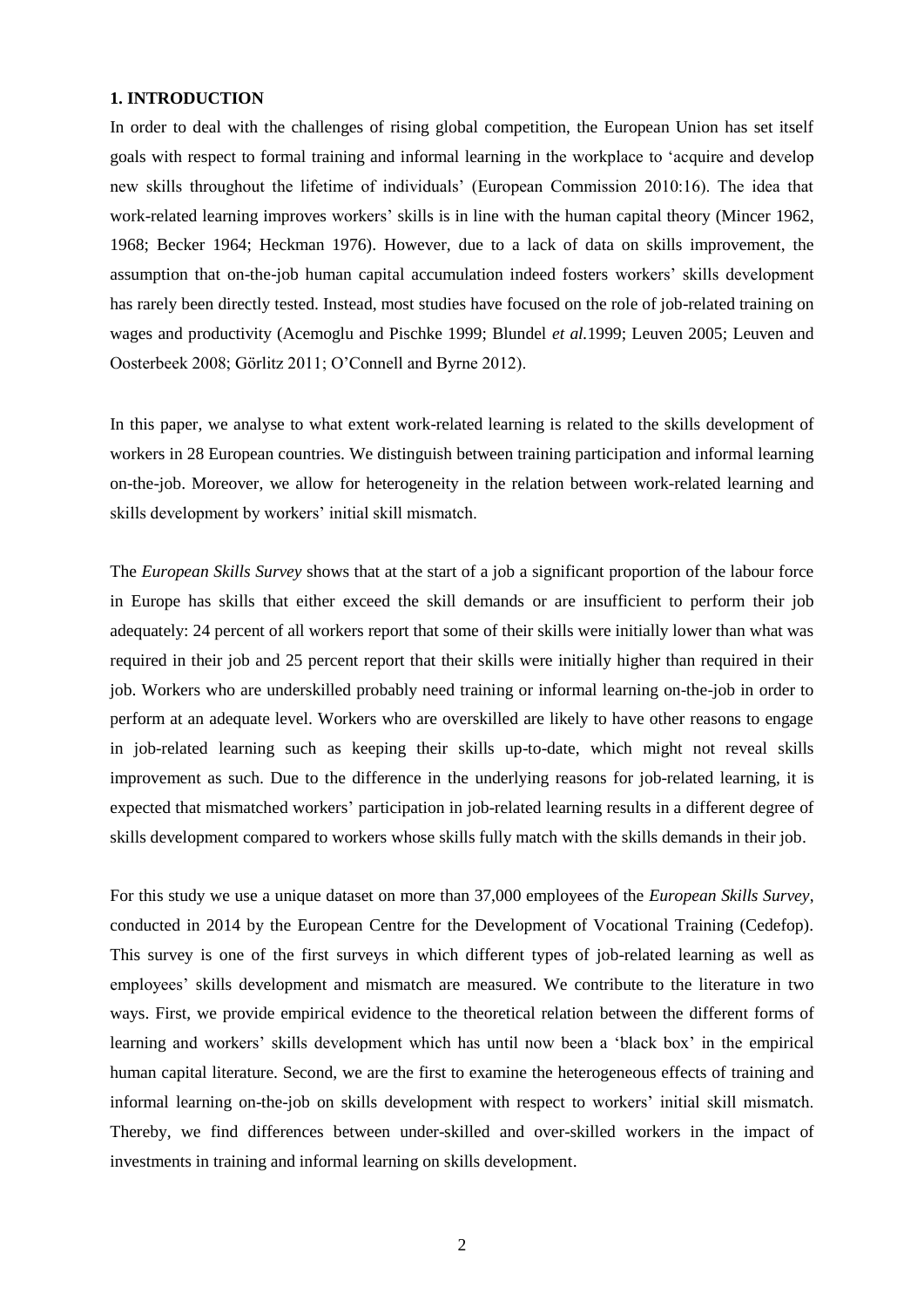We find that employees who are involved in training and informal learning show a higher improvement of their skills. Informal learning appears to be more important to increase workers' skills than training participation. This holds for both the matched workers and the mismatched workers. However, training and informal learning seem to be most efficient for skills improvement among the under-skilled and least among the over-skilled employees.

The remainder of the paper is structured as follows. Section 2 discusses the relevant literature. Section 3 describes the dataset the definitions of skills development and skills mismatch as well as the other variables used in the analyses. Section 4 describes the estimation method we use -ordered probit models with interaction effects- and explains how results should be interpreted. The results are presented in Section 5. Section 6 concludes.

#### **2. RELATED LITERATURE**

#### *2.1 Human capital investments and skills development*

Human capital theory has considered on-the-job learning as an investment that increases workers' productivity and wages, via the accumulation of skills (Mincer 1962, 1968; Becker 1962; Heckman 1976). However, due to a lack of data, this skill accumulation has hardly been tested in empirical studies. First, at the individual level, most literature deals with the relation between training and wages, as hard measures of individual productivity are rare (Acemoglu and Pischke 1999; Blundel *et al.*1999; Leuven 2005; Leuven and Oosterbeek 2008; Görlitz 2011; O'Connell and Byrne 2012). One exception is a study by De Grip and Sauermann (2012) who have assessed the effects of job-related training on individual performance, by means of a field experiment. Second, at the firm level, most studies focus on the relation between average training participation and firm productivity as measured by value added (Boothby *et al.*2010; Sepulveda, 2010; Dearden et.al 2006; Barrett and O'Connell 2001; Bartel 2000, 1994; Lowenstein and Spletzer 1998). Third, although Mincer (1974) claimed that informal learning may constitute the essential part and the major productivity investments within the workplace; due to data limitations and the assumption in standard models that experience absorbs the work-related learning effect, there is hardly any empirical evidence that informal learning on-the-job is indeed positively related to wages and productivity. Levitt *et al.* (2012) and Destré *et al.* (2008) have respectively shown that learning by-doing and learning from others is significantly important to explain workers' earnings as well as firm productivity. However, the empirical question whether training and informal learning affect performance via skills, or whether the performance increase is due to other factors still remains (De Grip and Sauermann 2013).

There is one exception. Green *et al.* (2001) analysed training on and off-the-job as a determinant of skills supply. Using the *British Skills Survey*, they found that whereas off-the-job-training is a determinant of all types of skills included in their analysis except team working, on-the-job training contributes to workers' problem-solving and team-working skills. However, Green *et al.* (2001)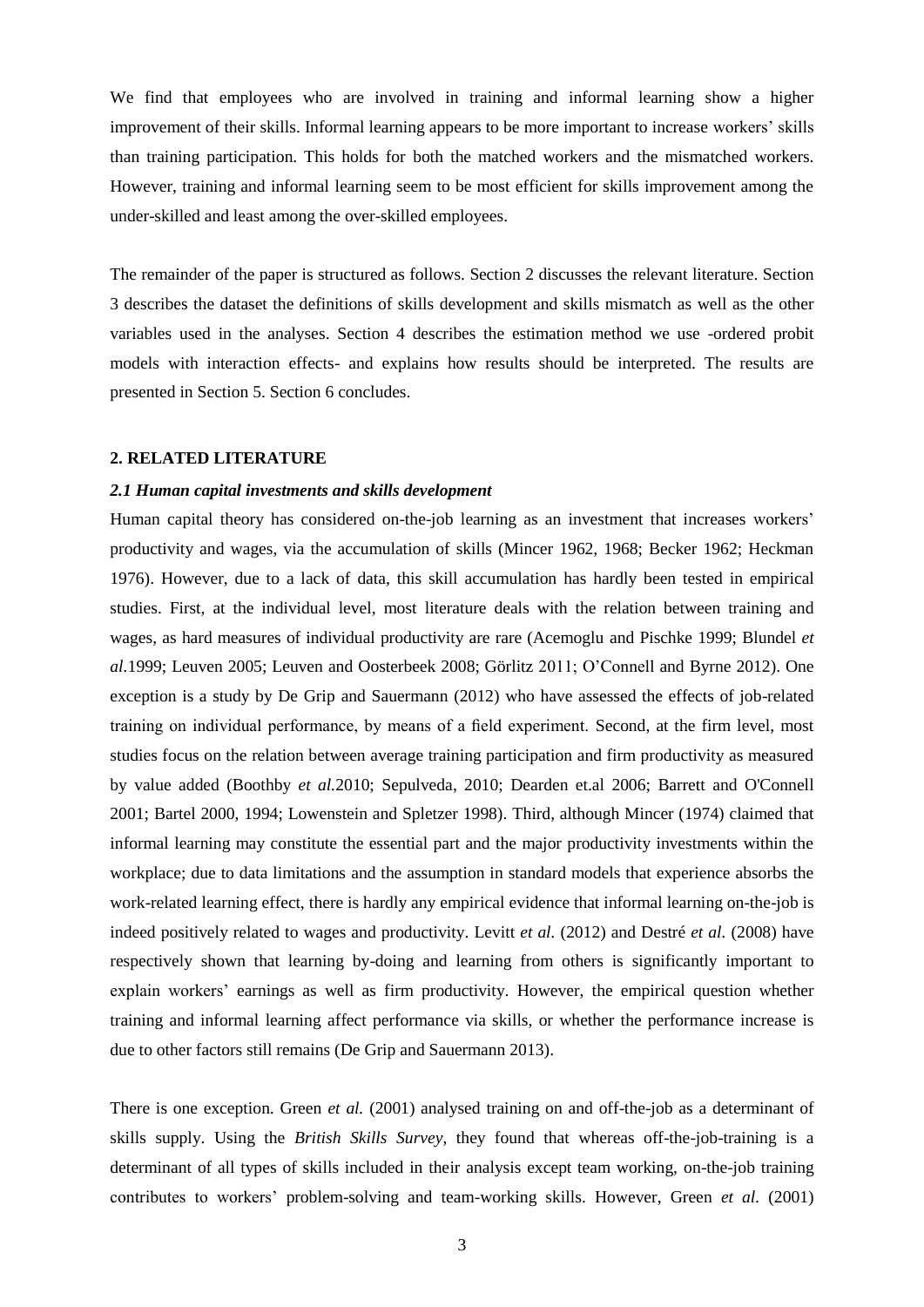measure tasks rather than skills by using information on the importance of workers' particular job activities as dependent variable. Furthermore, their skills measure refers only to one point in time, which does not allow analysing workers' skills development over time. Moreover, due to lack of data, they cannot explore the contribution of informal learning. Hence, having measures of training participation and informal learning as well as skills changes enables us to some extent to open the 'black box' on the transfer of lifelong learning to the workplace in economic literature (De Corte 2003; De Grip and Sauermann 2013).

### *2.2 Skills mismatch and human capital investments*

 $\overline{a}$ 

Research on job mismatch has mostly concentrated on the wage outcomes of overeducation (see McGuinness, 2006; Chevalier, 2003; Di Pietro and Urwin, 2006; Dolton and Silles, 2008; Dolton and Vignoles, 2000; Hartog, 2000; Kiker et al., 1997; Groot, 1996). More recently in the literature there has been a shift in emphasis from overeducation to skills mismatches (McGuinness and Byrne, 2014; Mavromaras and McGuinness, 2012; McGuinness and Sloane, 2011; Mavromaras et al., 2012, 2010, 2009; O'Leary et. al, 2009; McGuinness and Wooden, 2009; Chevalier and Lindley, 2009; Green and Zhu, 2010; McGuinness and Bennett, 2007). These studies have shown that over-education and overskilling refer to different phenomena, and that overeducation may not fully capture the extent to which an individual's skills are utilised at work. Educational attainment does not incorporate any measure of ability<sup>1</sup> or skills acquired through employment while the job entry requirements are imprecise to measure the skill content of the job. Thus, measuring workers'skills mismatch might solve these difficulties by requesting individuals to compare the actual skill requirement of their job with their own skills either acquired by initial education, training, informal learning or related to their general ability. Although susceptible to measurement error due to subjective bias, skills mismatch is still considered as a more adequate and potentially more robust measure of skills under and over-utilisation than educational mismatch (Mavromaras and McGuinness, 2012).

Studies on human capital accumulation of workers have only emphasised the role of training in reducing educational mismatch. Search and matching theory considers training as a supplement to education in the way that it bridges the gap between generic skills acquired through schooling and specific skills required at the workplace (Arulampalam *et al.*2004; Acemoglu and Pischke 1999; Baldwin and Johnson, 1995). In consequence, training contributes to the adjustment between the workers' potential productivity and the productivity ceiling of the job in which they are employed (Blazquez and Jansen, 2008). In this regard, empirical studies have found that over-(under-)educated workers participate less (more) often in training than those who are well matched, and that training not only has a function of investment in human capital but also ameliorates the disadvantages associated with the job-educational mismatches (Messinis and Olekalns, 2007; Van Smoorenburg and Van der

<sup>&</sup>lt;sup>1</sup> It has been argued that overeducated workers are likely of lower ability and, therefore, that the wage penalty may be explained to a large extent by this unobserved heterogeneity (Green et al.; 1999, Sloane et al., 1999; Groot, 1996). This supports the idea that employers learn about the productive abilities of overeducated employees and pay them lower wages.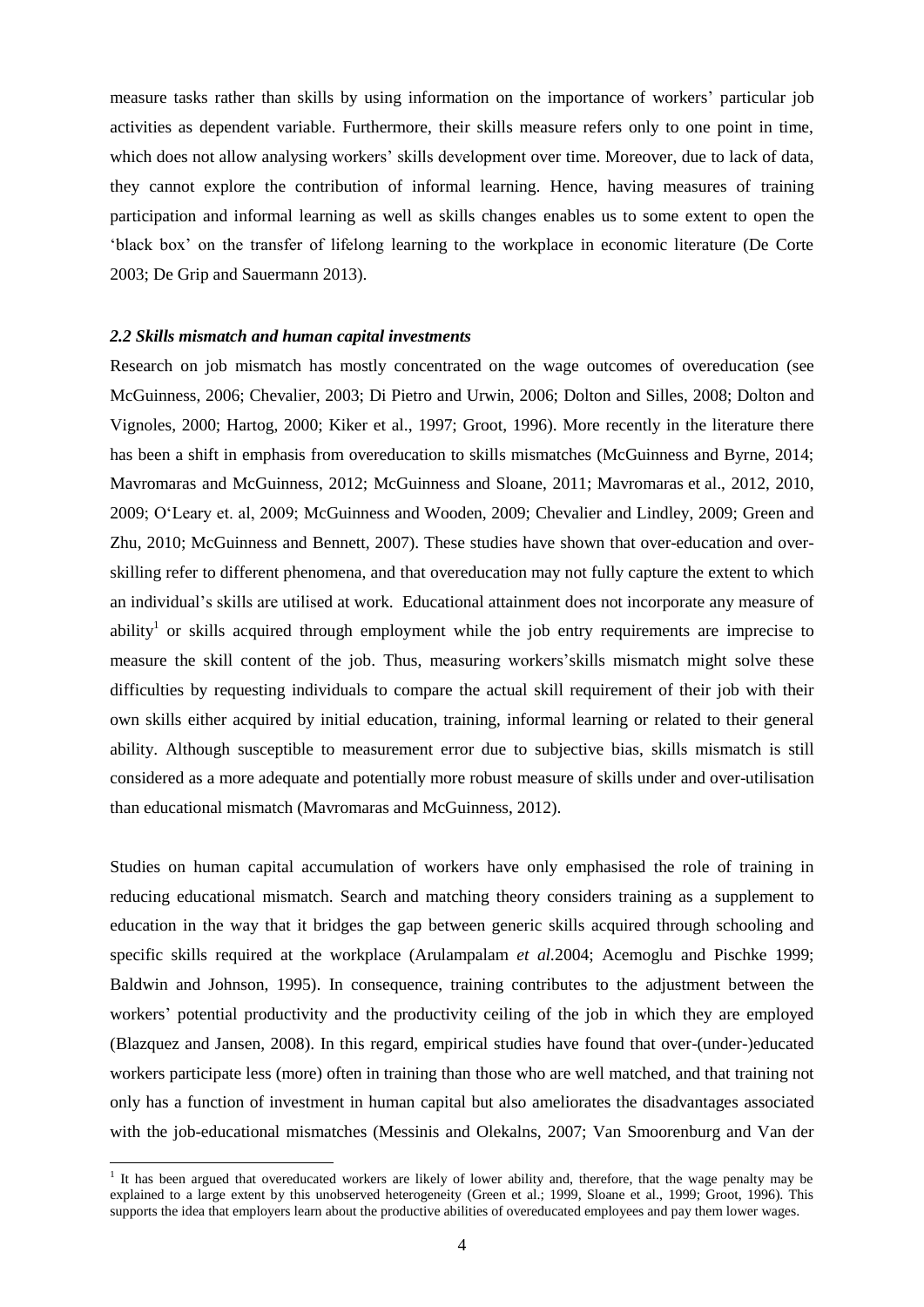Velden, 2000). That is, training contributes not only to close the gap between actual and required education of undereducated workers through the acquisition of new skills, but also offsets the depreciation and facilitates the restoration of human capital, especially in the case of overeducated and older workers, and employees that experience job-technological innovations or job-career interruptions. Messinis and Olekalns (2008) found that training participation relates to substantial wage benefits for undereducated workers in relation to their co-workers with higher education, but also that training enables overeducated workers to reduce the wage penalty associated with the mismatch. Yet again, the question whether the contribution of training and informal learning to workers' skills improvement differs by their initial mismatch status has not been analysed in the empirical literature.

#### **3. DATA AND DESCRIPTIVE ANALYSES**

#### *3.1 Data and sample*

We use data from the *European Skills Survey*, conducted in 2014 by Cedefop in 28 European countries. It was based on a representative sample of the 24 to 65 working population in each of the participant countries and administered either online or by telephone to 48,676 individuals.<sup>2</sup> This is a unique dataset that measures employees' change in skills accumulation as well as change in skills mismatch over years of tenure with the same employer. Comparable measures are not available in any other large scale dataset. Furthermore, this survey provides rich information on both the incidence of training and the intensity of informal learning in the workplace, in addition to other individual, job and employer characteristics. We restricted our analyses to full-time employees<sup>3</sup>, leaving us with a sample of 37,177 individuals. Table A1 in the appendix shows the distribution of the sample by country.

# *3.2 Variables and descriptive analyses*

Table A2 in the appendix shows the main descriptive statistics of the variables included in our analysis.

#### *3.2.1 Dependent variable*

Our main outcome variable, workers' skills development is based on the self-assessed change in skills<sup>4</sup> since the start of their current job. It is derived from the following question: *'Compared to when you started your job with your current employer, would you say your skills have now improved, worsened or stayed the same? Please use a scale of 0 to 10 where 0 means your skills have worsened a lot, 5 means they have stayed the same and 10 means they have improved a lot'*. The response rate to this question was 98 percent, only 2 percent of employees stated to have current skills not comparable to those they had before or not to know the answer to the question. The mean reported skills development is 7.77 with a standard deviation of 1.77. Table 2 shows the distribution of this variable. As shown in

<sup>&</sup>lt;sup>2</sup> See Ipsos MORI (2014) for further details about validation of data.

<sup>&</sup>lt;sup>3</sup> We consider full-time employees those who reported a minimum of 35 working hours a week.

<sup>&</sup>lt;sup>4</sup> Skills were defined for the respondents to the survey as 'all of the knowledge, abilities, and competences that you have gained as part of your education and also during the time you have been working'.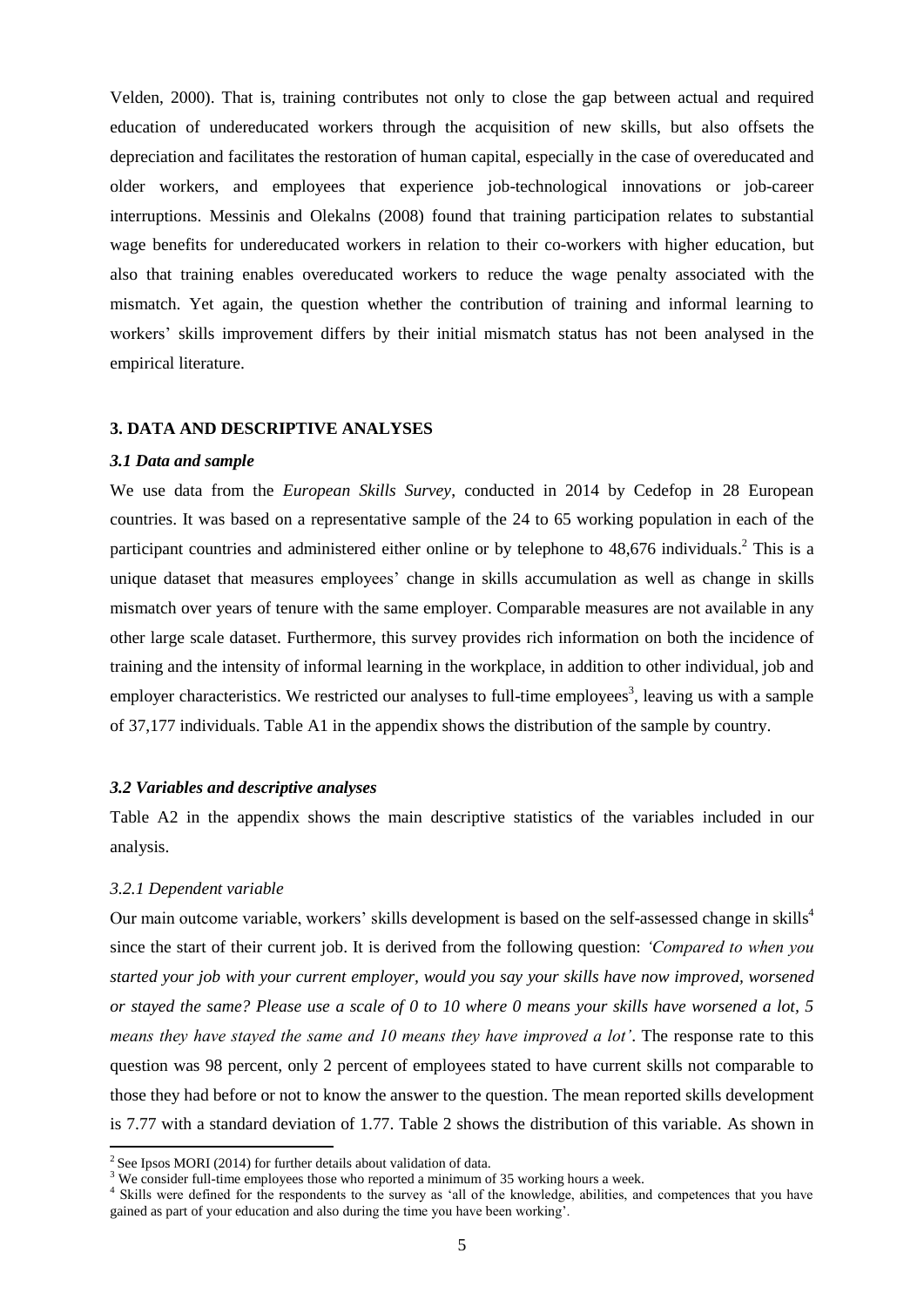the table, approximately 86 percent of individuals in the sample report that their skills have improved (scores 6-10) whereas 14 percent indicate that their skills have stayed the same (score 5) or have worsened (scores 1-4).

| Skills change                        | Percent |
|--------------------------------------|---------|
| My skills have worsened a lot $(0)$  | 0.2     |
| 1                                    | 0.2     |
| 2                                    | 0.5     |
| 3                                    | 0.8     |
| 4                                    | 1.3     |
| My skills have stayed the same $(5)$ | 10.9    |
| 6                                    | 7.5     |
| 7                                    | 16.9    |
| 8                                    | 25.0    |
| 9                                    | 17.1    |
| My skills have improved a lot (10)   | 19.7    |

# **Table 2. Distribution of skills development**

#### *3.2.2 Explanatory variables*

 $\overline{a}$ 

First, we distinguish two types of work-related learning: training and informal learning on-the-job. Second, we distinguish between workers who experienced a mismatch at the start of their current job and those who did not.

 $\circ$  Training is a dummy variable that takes the value 1 if the employee has participated in training courses since the start of the current job and 0 otherwise. It is based on the question: *Since you started your job with your current employer, have you attended training courses (work-based, classroom based and online)?* As this question has only been asked to those who reported to have experienced a positive skills development, we impute the information on training participation in the last 12 months for those whose skills declined.<sup>5</sup> Table A2 shows that 62 percent of all employees in our sample have participated in training courses at least once since they started their current job, while 57 percent did so during the last 12 months. Among the latter we observe that 44 percent followed their training during working hours while 22 percent followed it outside working hours. As shown in Graph 1, the density distribution of employees' development of skills shifts to the right when workers participate in training. This already indicates a positive relation between training participation and skills development.

<sup>&</sup>lt;sup>5</sup> 81 percent of workers, who answered both questions on training participation since the start of their job and during the last 12 months, participated at least once in training during their tenure with the current employer. Workers' answers to the two questions on training are highly positively correlated (0.64).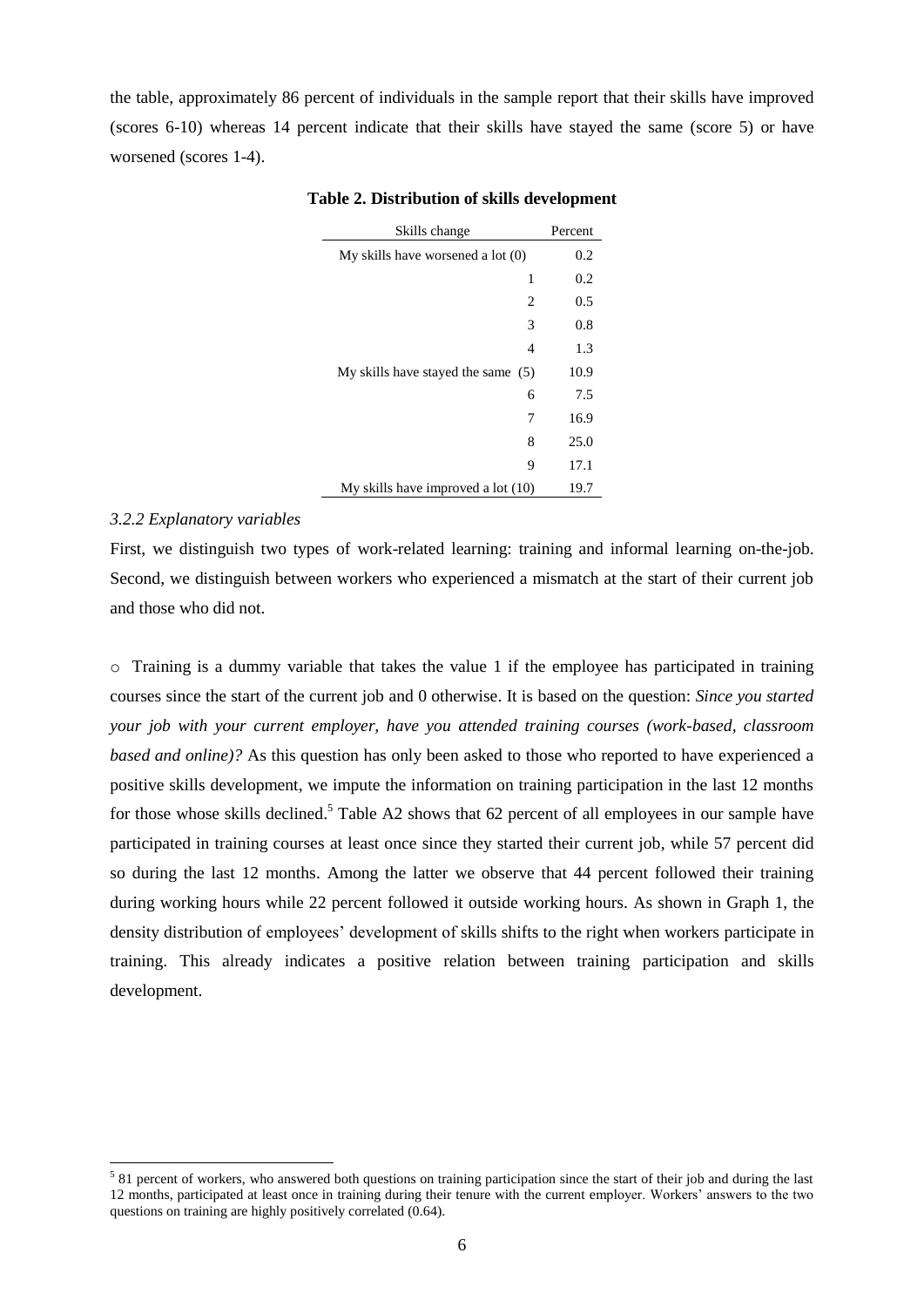

# **Graph 1. Skills development distribution by training participation**

o Informal learning (IL) is measured by a categorical variable derived from the question: *How often, if at all, does your job involve learning new things?* Respondents could answer '*never, sometimes, usually, and always*'. Table A2 shows that 55 percent of all full-time employees in our sample stated to learn informally usually or always at work whereas only 4 percent said they never learn anything on-the-job. Importantly, as shown in Graph 2, the density distribution of skills improvement concentrates more to the right when workers are more often involved in informal learning. This gives some first evidence that informal learning is also positively related to skills development of workers. In additional analyses, we differentiate three types of informal learning by including dummy variables for 1) learning from colleagues and supervisors, 2) learning by trial and error, 3) learning from selfstudy. 6



**Graph 2. Skills development distribution by frequency of informal learning** 

l

<sup>6</sup> These variables are based on the question: *Since you started your job with your current employer, have you done any of the following to improve or acquire new skills? a) Your supervisor taught you on-the-job, b) You learned by interacting with colleagues at work, c) You learned at work through trial and error, and d) You learned by yourself (e.g. with the aid of manuals, books, videos or on-line materials*). Respondents could indicate as many of these informal leaning types as applicable.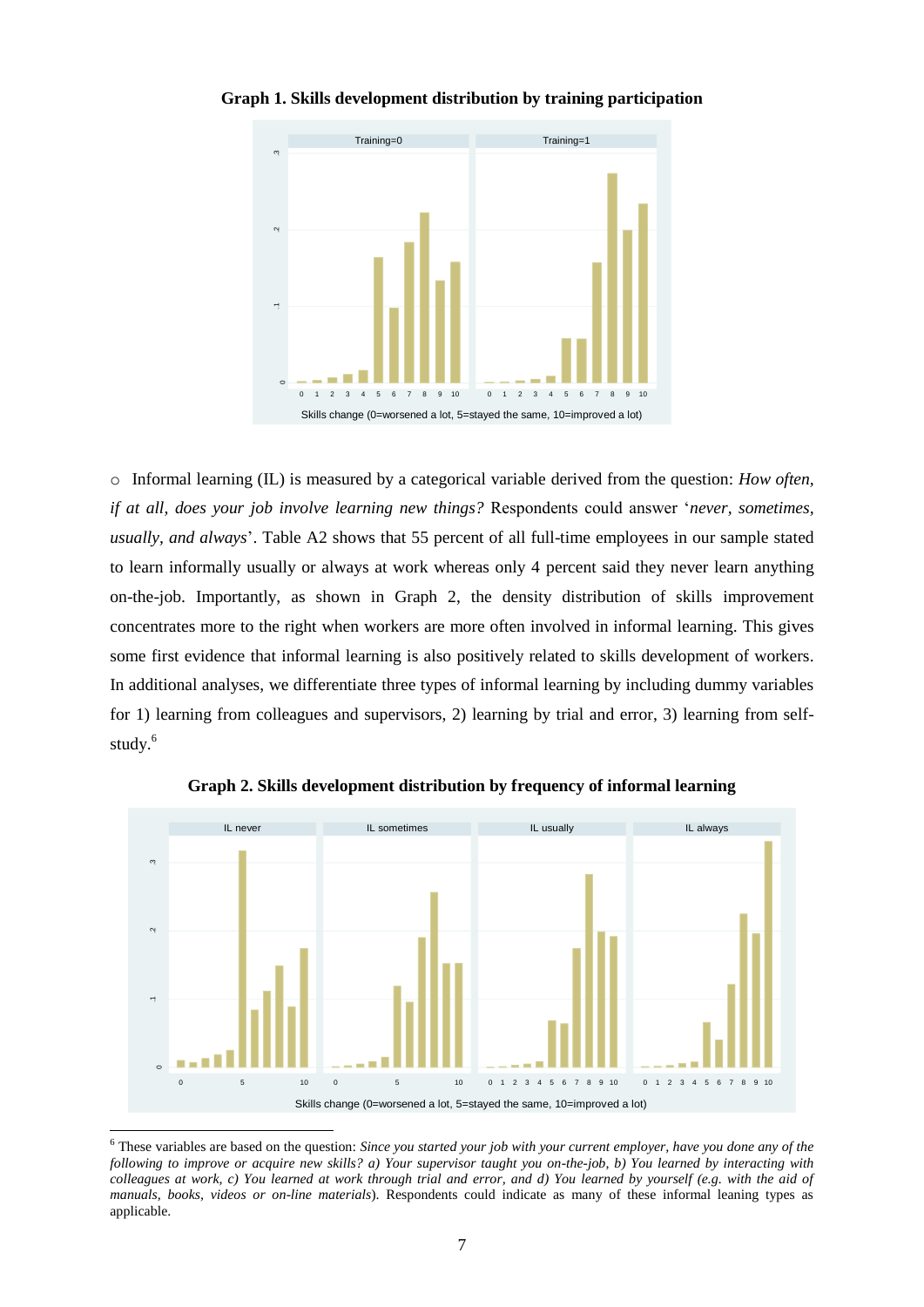$\circ$  Initial job-skills match status is a categorical variable that takes three different values (initially well-matched, initially under-skilled, initially over-skilled) corresponding to the three possible responses to the question: *When you started your job with your current employer, overall, how would you best describe your skills in relation to what was required to do your job at that time? a) My skills were matched to what was required by my job, b) Some of my skills were lower than what was required by my job and needed to be further developed), or c) My skills were higher than required by my job.* In our sample, 51 percent of all full-time employees stated to have a good skills match at the start of their jobs while 24 percent considered themselves initially under-skilled and 25 percent initially over-skilled. As shown in Graph 3, the distribution of skills development differs between the three different groups in favour of these employees who were initially under-skilled. We also observe significant differences in the mean value of the variable skills development by skills mismatch status, which is 7.81 for the well-matched, 8.41 for the under-skilled and, and 7.15 for the over-skilled. This suggests that workers who start a job with fewer skills than required have the largest skills progress when gaining years of tenure.



**Graph 3. Skills development distribution by initial job-skills match status**

Table A2 shows some other differences between the initially under-skilled and over-skilled workers. In the group of employees who claimed to be initially over-skilled there is a slightly higher proportion of males, higher educated individuals and, workers with temporary contracts and fewer years of tenure. In addition, among professionals, technicians and crafts or related trades occupations there is a higher percentage of under-skilled workers whereas over-skilled workers represent a higher share in the sales and transportation industries. It is worth mentioning that there is no difference in workers' age between the three skills match groups ( $m= 42$ , s.d.  $= 9.8$ ) nor in the size of the firm where they are employed.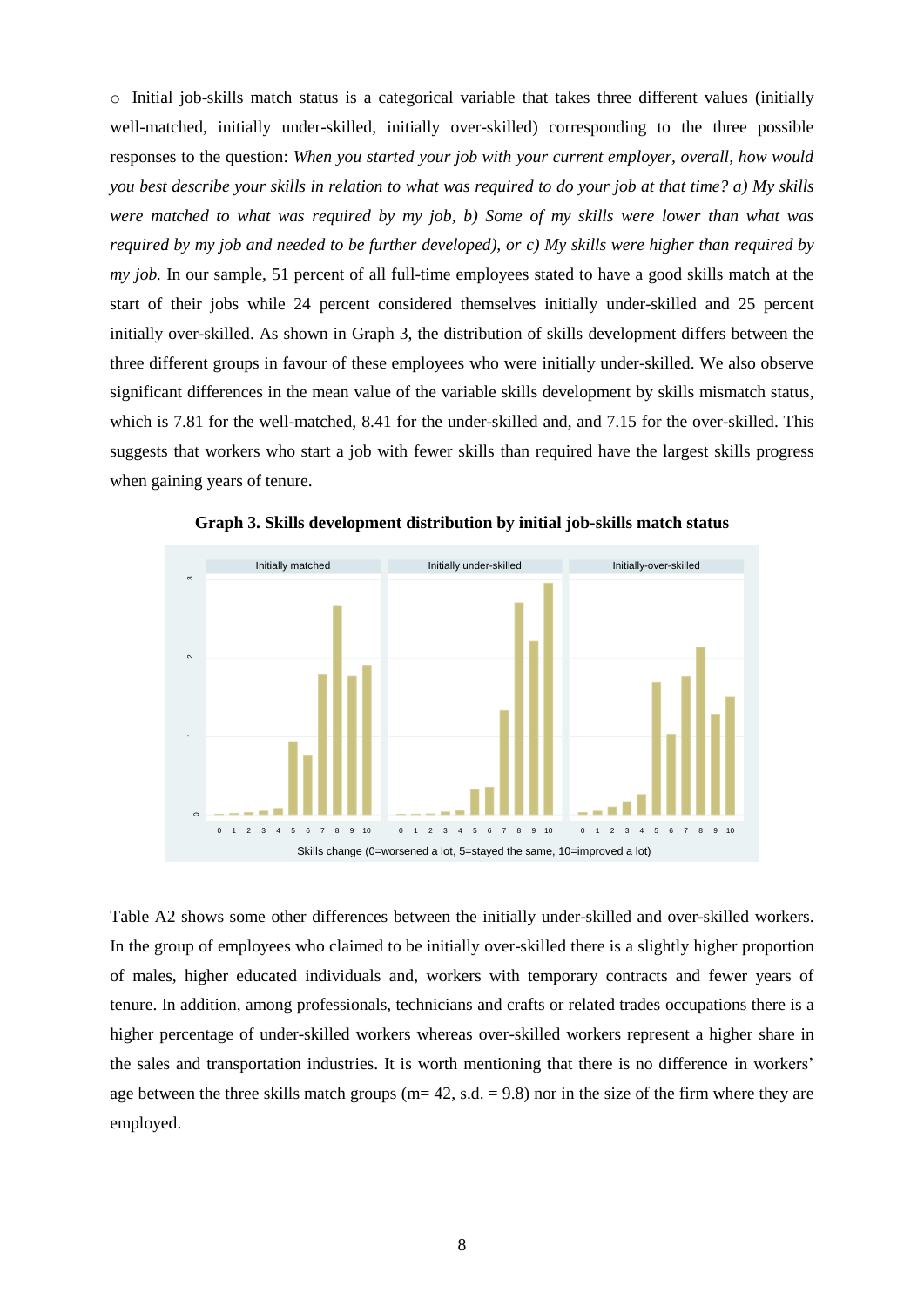# o *Control variables:*

First, we explicitly include the participation in formal education which has led to a higher degree while working for the current employer as a control variable in our model. This variable measures human capital investments in the form of schooling rather than job-related learning. Formal education is a dummy variable of participation in formal educational programmes resulting in a higher or different educational degree while working for the current employer. We constructed this variable by imputing the value 1 for those who achieved their highest level of education in a year after they started to work with their current employer and 0 otherwise. As shown in Table A2, 14 percent of all employees in our sample participated in formal education while working for their current employer. Graph 4 shows that skills development is larger for this group.



**Graph 4. Skills development distribution by participation in formal education** 

Second, the questionnaire contains information about individual, current job and firm characteristics. As suggested by human capital theory, we control for age, gender, educational level (low, middle and high), firm tenure, type of contract (permanent, fixed-term temporary, agency temporary and no formal contract), occupation (nine ISCO 1-digit categories), industry (ten ISIC 1-digit categories), firm size (five categories), and country dummies. In addition, we include a dummy variable that indicates whether the survey has been answered by telephone.

# **4. ESTIMATION METHOD**

To estimate the relationship between employees' job-related learning and skills development we use ordered probit models. The fact that responses to our dependent variable are concentrated at some categories suggests that the meaning of certain categories is more expansive than others. In this case, OLS estimation is likely to give misleading results (Winship and Mare, 1984; Long, 1997). Therefore, we consider the self-reported measure of individuals' skills change as an ordinal structure in which the distances between the categories are unknown and allowed to be unequal.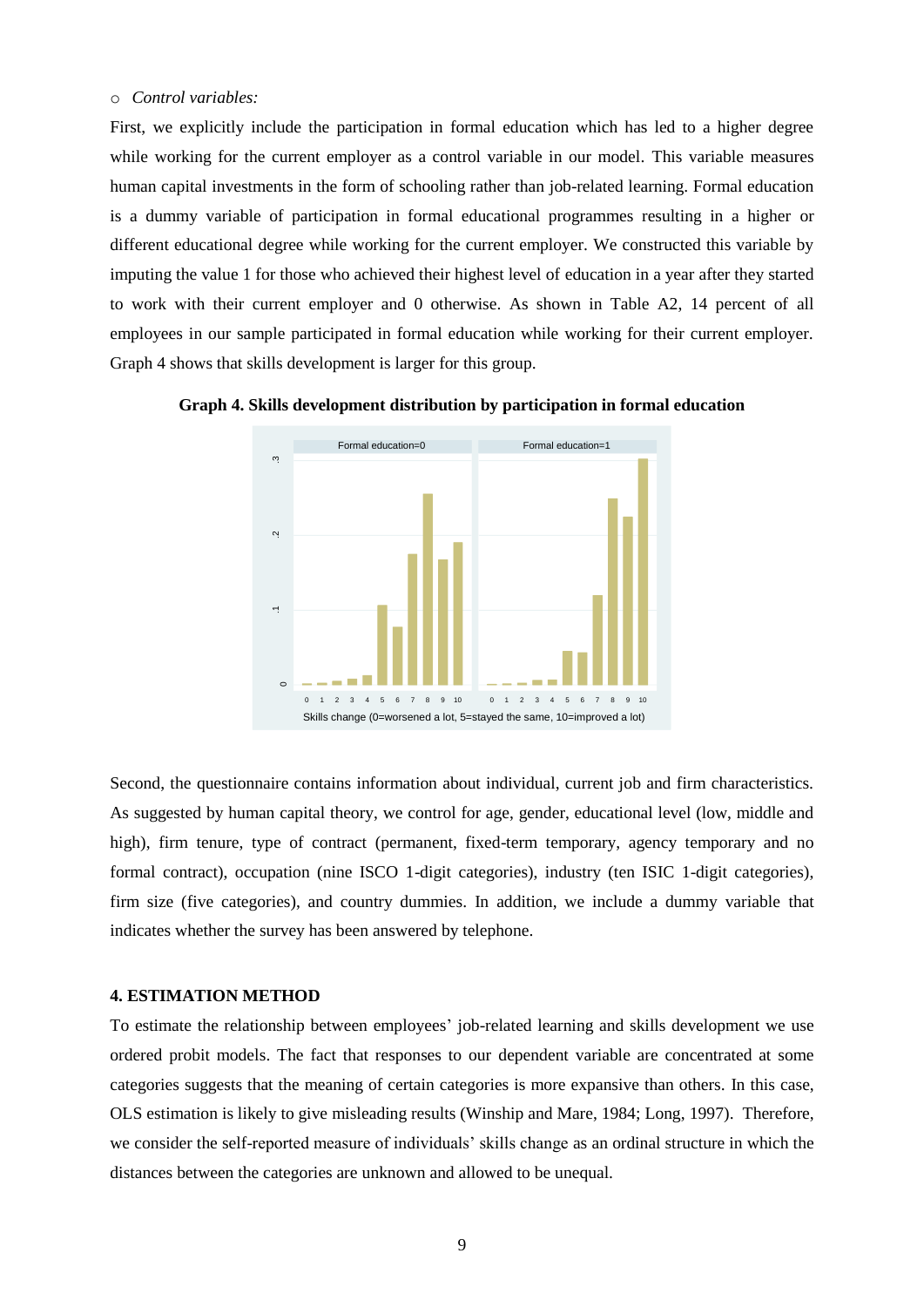Let  $SD<sub>i</sub>$  denote an observable ordinal variable coded from 0 to 10 on the basis of responses to the individual skills change question described in the previous section. These choices are modelled based on an unobservable latent continuous variable  $(SD_i^*)$  that can be expressed as a function of a set of observable factors  $(Z_i)$  and unobservable factors  $(u_i)$  using the following linear relationship:

$$
SD_i^* = \mathbf{Z}_i'\mathbf{\beta} + u_i
$$
  
=  $\gamma'X_i + \delta L_i + \zeta I S M_i + \psi (L_i * I S M_i) + u_i$  (1)

where  $X$  is a vector of covariates composed by worker and firm characteristics along with a set of country dummies, *L* is a vector of participation in training and informal learning variables, *ISM* is an indicator of the initial job-skills match, and ∼*N*(0, 1). The existence of a set of *K-1* ordered threshold parameters is also assumed such that the individual responds category *k* if and only if  $SD_i^* \in [\theta_{k-1}, \theta_k]$ . In general terms we can write:  $Prob(SD_i = k / \mathbb{Z}_i) = \Phi(\theta_k - \mathbb{Z}_i' \boldsymbol{\beta}) - \Phi(\theta_{k-1} - \mathbb{Z}_i' \boldsymbol{\beta})$ *for*  $k = 0, \ldots K$  where  $\Phi(\cdot)$  denotes the cumulative distribution function of  $u_i$  for the standard normal. The first and the final intervals are open-ended, so for  $k = 0$ ,  $\Phi(\theta_{k-1}) = \Phi(-\infty) = 0$  and for  $k = 10$ ,  $\Phi(\theta_k) = \Phi(\pm \infty) = 1$ . The regression parameters  $\gamma$ ,  $\delta$ ,  $\zeta$ ,  $\psi$  and the *K-1* threshold parameters are obtained by maximising the log likelihood function subject to  $\theta_k > \theta_{k-1}$  for all k. We use a robust clustered estimator of variance to allow for intragroup correlation at the country level (Wooldridge, 2010).

As described above, in our analysis we consider interactions between the learning variables *L* (training, informal learning and formal education) and the employee's initial skills match *ISM*. As Karaca-Mandic *et al.*(2011), Greene (2010) and Norton *et al.*(2004) have shown, the interpretation of interaction terms in linear models does not extend to nonlinear models. Basically, the interaction effect in nonlinear models cannot be evaluated by looking at the sign, magnitude, or statistical significance of the coefficient on the interaction term (Ai and Norton, 2003). For nonlinear models that include interactions between categorical variables as we have in this paper, the interaction effect becomes the following discrete double difference:

$$
\frac{\Delta^2 \Phi(\mathbf{Z}' \boldsymbol{\beta})}{\Delta L * \Delta I S M} = \frac{\Delta \{\Phi[\delta + \zeta I S M + \psi (L * I S M) + \gamma' X] - \Phi[\zeta I S M + \gamma' X]}{\Delta I S M}
$$
\n
$$
= \Phi(\delta + \zeta + \psi + \gamma' X) - \Phi(\delta + \gamma' X) - \Phi(\zeta + \gamma' X) + \Phi(\gamma' X)^2
$$
\n(2)

Some implications need to be taken into account. First, the interaction effects in nonlinear models are conditional on the independent variables. Second, since there are two additive terms that can be each positive or negative, the interaction effects may have opposite signs for different observations and, therefore, the sign of  $\psi$  does not always reflect the sign of the interaction effects. Third, even if  $\psi$  is zero, the interaction effects could be nonzero. Finally, the statistical significance tests of the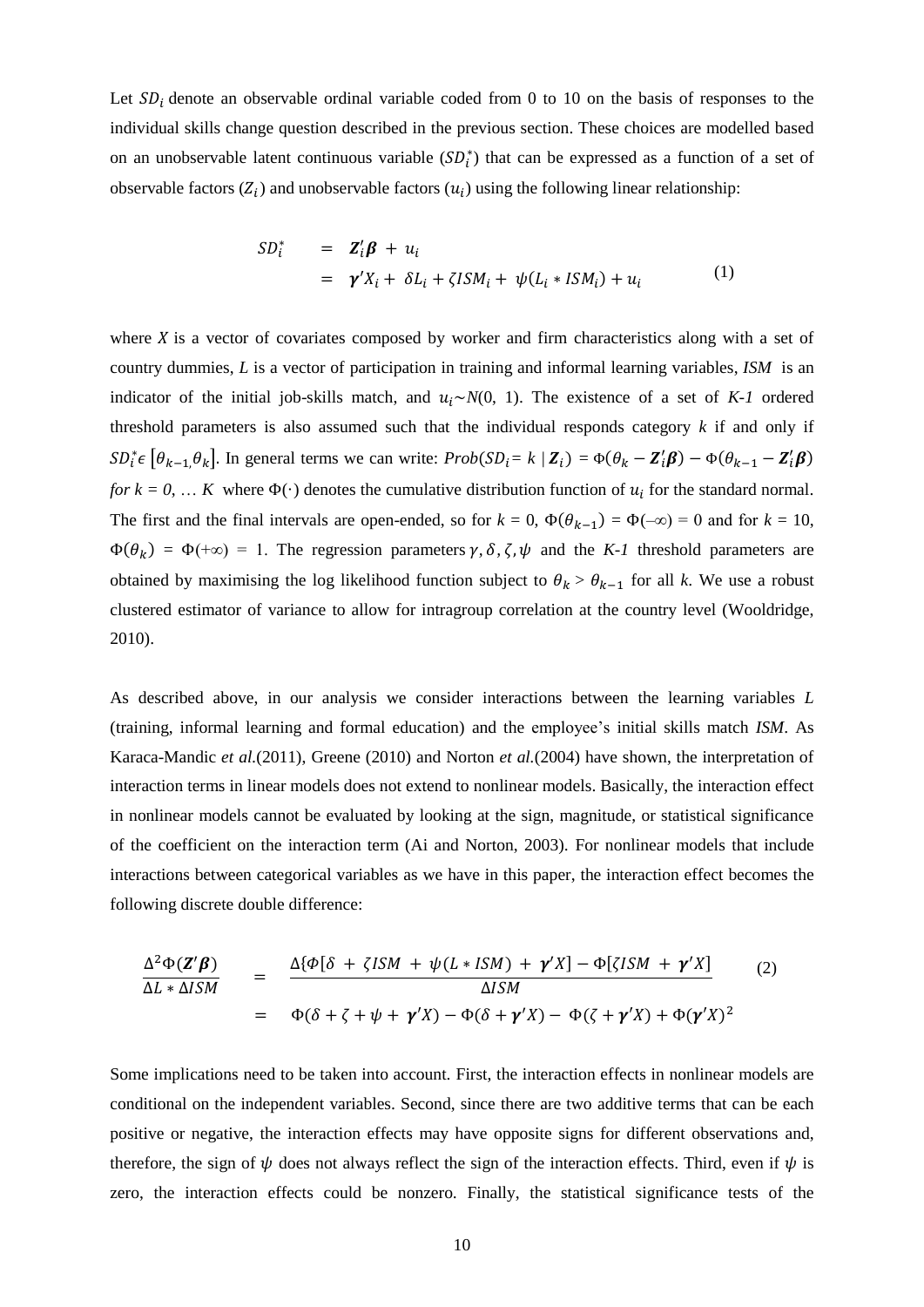interaction terms need to be associated with the entire double difference (Karaca-Mandic et al., 2011; Greene, 2010; Norton et al., 2004). Taking these implications into account, we compute and report, as suggested by Long and Freese (2014) and Karaca-Mandic *et al.*(2011), full interaction marginal effects (cross-differences) and its statistical significance by different groups to correctly interpret our results.

### **5. ESTIMATION RESULTS**

 $\overline{a}$ 

#### *5.1 Work-related learning and skills development*

In Table 3 we estimate two ordered probit regressions for skills development.<sup>7</sup> The first specification gives the coefficients without the interaction terms between the learning variables and the initial skills mismatch status and the second specification includes these interactions. To see whether there is heterogeneity in the relation between job-related learning and skills development, we include interaction terms in column  $(2)$ .<sup>8</sup> In general, we also observe that the estimated threshold parameters are not equally spread out, implying that the meanings of certain categories is more expansive than others (specifically those corresponding to categories 5 and 6, and 9 and 10) and, therefore, that nonlinear estimations are more accurate.

|                                  | (1)          | (2)               |
|----------------------------------|--------------|-------------------|
| Skills change                    | Oprobit      | Oprobit           |
|                                  |              | with interactions |
| Training                         | 0.3154       | $0.3127***$       |
|                                  | (0.0218)     | (0.0221)          |
| IL sometimes                     | $0.3284***$  | $0.3026***$       |
|                                  | (0.0576)     | (0.0618)          |
| IL usually                       | $0.5515***$  | $0.4972***$       |
|                                  | (0.0644)     | (0.0692)          |
| IL always                        | $0.7993***$  | $0.7487***$       |
|                                  | (0.0702)     | (0.0741)          |
| Formal education                 | $0.1550***$  | $0.1412***$       |
|                                  | (0.0204)     | (0.0283)          |
| Under-skilled                    | $0.3243***$  | $0.5281***$       |
|                                  | (0.0153)     | (0.0769)          |
| Over-skilled                     | $-0.2496***$ | $-0.4564***$      |
|                                  | (0.0243)     | (0.0839)          |
| Training courses # Under-skilled |              | $-0.0358$         |
|                                  |              | (0.0232)          |
| Training courses # Over-skilled  |              | $0.0561***$       |
|                                  |              | (0.0202)          |
| IL sometimes # Under-skilled     |              | $-0.1599**$       |
|                                  |              | (0.0773)          |
| IL sometimes # Over-skilled      |              | 0.1136            |
|                                  |              | (0.0801)          |
| IL usually # Under-skilled       |              | $-0.1512$ **      |
|                                  |              | (0.0746)          |
| IL usually # Over-skilled        |              | $0.2170***$       |
|                                  |              | (0.0799)          |

**Table 3. Ordered probit coefficients for skills development**

 $7$  T-tests of differences between the 10 cut points obtained from the ordered models were all significant at 95 percent of confidence. Therefore, we kept the 0-10 scale original structure of the dependent variable to estimate our models.

<sup>&</sup>lt;sup>8</sup> Specification (2) seems to be the most favourable one for two reasons. First, the likelihood-ratio test (LR chi<sup>2</sup> = 61.45) evaluated at 10 degrees of freedom is highly significant (Prob>chi<sup>2</sup> = 0.0000) suggesting that the effect of the interaction terms on skills development identification is significant. Second, the difference of 63.6 points in the BIC statistic between the two models provides strong support for the second model.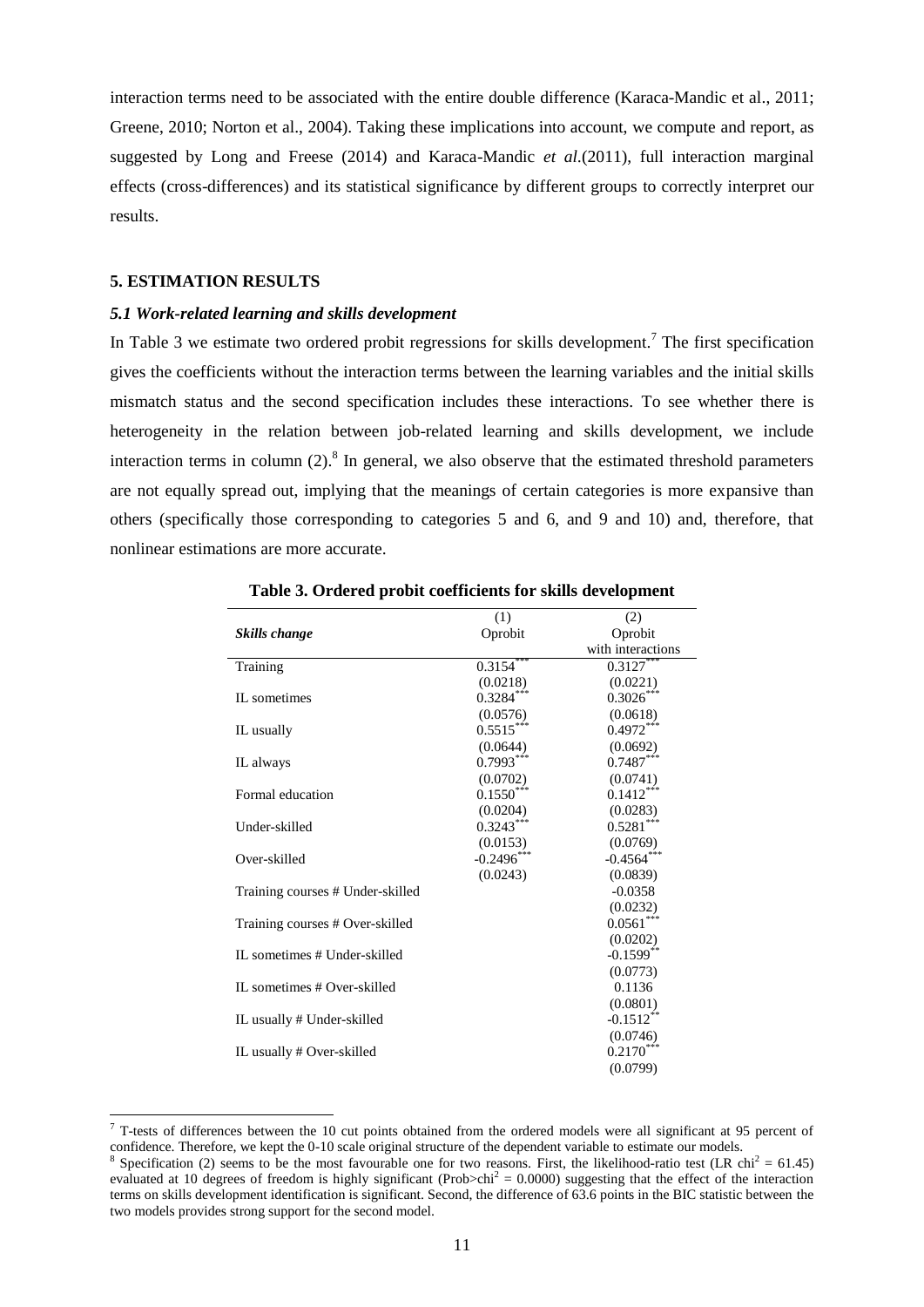| IL always # Under-skilled        |                               | $-0.1704$ **                    |
|----------------------------------|-------------------------------|---------------------------------|
|                                  |                               | (0.0809)                        |
| IL always # Over-skilled         |                               | $0.2184**$                      |
|                                  |                               | (0.0907)                        |
| Formal education # Under-skilled |                               | $-0.0270$                       |
|                                  |                               | (0.0326)                        |
| Formal education # Over-skilled  |                               | $0.1032**$                      |
|                                  | ***                           | (0.0430)                        |
| Age                              | $-0.0084$                     | $-0.0084***$                    |
|                                  | (0.0015)                      | (0.0015)                        |
| Female                           | $0.2091***$                   | $0.2095***$                     |
|                                  | (0.0178)                      | (0.0176)                        |
| Intermediate level education     | $-0.0669***$                  | $-0.0629$ **                    |
|                                  | (0.0247)                      | (0.0247)                        |
| High level education             | $-0.2039***$                  | $-0.1979***$                    |
|                                  | (0.0293)                      | (0.0295)                        |
| Years of tenure                  | $0.0218***$                   | $0.0218***$                     |
|                                  | (0.0015)                      | (0.0015)                        |
| Temporary contract               | $-0.1237***$                  | $-0.1228***$                    |
|                                  | (0.0162)                      | (0.0156)                        |
| Agency contract                  | $-0.2625***$                  | $-0.2625***$                    |
|                                  | (0.0743)                      | (0.0735)                        |
| No formal contract               | $-0.0232$                     | $-0.0274$                       |
|                                  | (0.0513)                      | (0.0494)                        |
| Telephone (interviewed)          | $0.1162***$                   | $0.1119***$                     |
|                                  | (0.0411)                      | (0.0409)                        |
| Other controls                   | yes                           | yes                             |
| cutl                             | $-2.6580$<br>(0.1176)         | $-2.7025$<br>(0.1150)           |
| cut2                             | $-2.3398***$<br>(0.1163)      | $-2.3835***$<br>(0.1143)        |
| cut3                             | $-2.0414***$<br>(0.1165)      | $-2.0844***$<br>(0.1149)        |
| cut4                             | $-1.7786$ ***<br>(0.1146)     | $-1.8210***$<br>(0.1147)        |
| cut5                             | $-1.5274***$<br>(0.1125)      | $-1.5692***$<br>(0.1134)        |
| cut6                             | $-0.6782***$<br>(0.1002)      | $-0.7168***$<br>(0.1022)        |
| cut7                             | $-0.3388$ ***<br>(0.1076)     | $-0.3762***$<br>(0.1088)        |
| cut8                             | $0.2349**$<br>(0.1150)<br>*** | $0.2085^{\ast\ast}$<br>(0.1006) |
| cut <sub>9</sub>                 | 0.9661<br>(0.1178)            | $0.9299***$<br>(0.1194)         |
| cut10                            | $1.5415***$<br>(0.1305)       | $1.5051***$<br>(0.1317)         |
| Pseudo R2                        | 0.562                         | 0.579                           |
| $BIC$ -stat                      | 7531.7                        | 7595.3                          |
| $\boldsymbol{N}$                 | 37177                         | 37177                           |

The dependent variable *skills change* is measured by 11 ordinal categories from 0 to 10 (0= skills have worsened a lot, 5= skills have stayed the same, 10= skills have improved a lot). Other controls include occupation, industry, firm size and country dummies. Standard errors clustered at country level are shown in parentheses.  $p < 0.10$ ,  $p < 0.05$ ,  $p < 0.01$ .

The estimation results presented in Table 3 suggest that both participation in training and informal learning positively contribute to employees' skills development. This is in line with the expectations from human capital theory and our descriptive evidence. Yet, the coefficients from ordered models are not directly interpretable as we can only infer from the signs of the coefficients how an explanatory variable is related to the probability of the end categories (Greene, 2012; Wooldridge, 2010). As suggested by Long and Freese (2014) and Long (1997), we therefore provide in Table 4 the marginal effects of the estimates in column (2) of Table 3. To facilitate the interpretation, we computed the marginal effects in four categories: worsened skills (0-4), no or hardly any change in skills (5-6), intermediate improvement of skills  $(7-8)$ , and high improvement of skills  $(9-10)$ .<sup>9</sup>

 $\overline{a}$ 

 $9$  According to Long and Freese (2014), having more than two outcomes creates the challenge to summarise the effects of the independent variables in a way that fully reflects key substantive processes without overwhelming and distracting detail. We computed marginal effects in the mentioned four categories based on the criteria that the probabilities in the same group were of the same sign and similar size.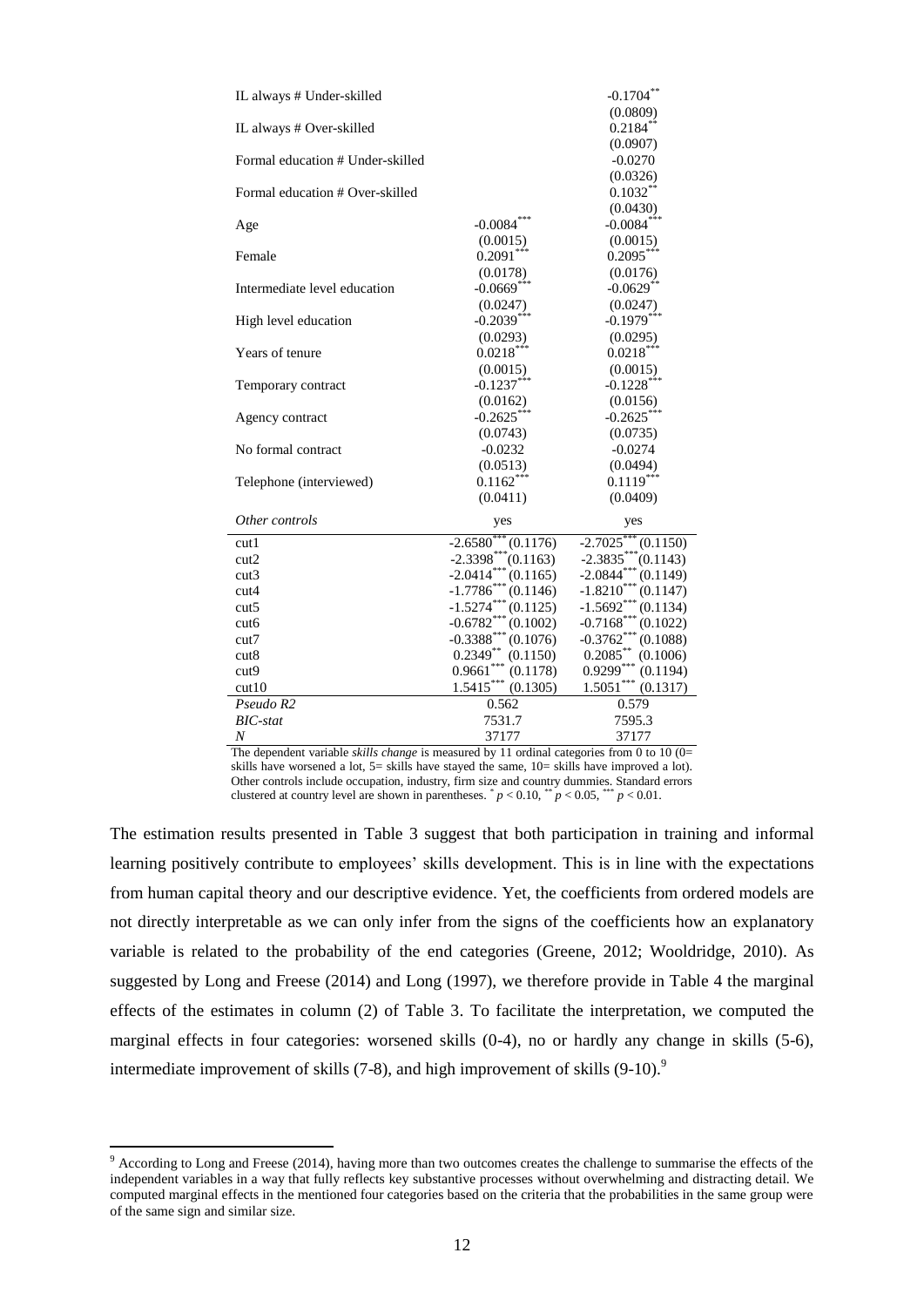| Skills change                | $0 - 4$                  | $5 - 6$                  | $7 - 8$                 | $9-10$        |
|------------------------------|--------------------------|--------------------------|-------------------------|---------------|
| Training                     | $-0.0191$ <sup>***</sup> | $-0.0627$                | $-0.0231$               | 0.1050        |
|                              | (0.0013)                 | (0.0043)                 | (0.0026)                | (0.0074)      |
| IL sometimes                 | $-0.0310$ <sup>***</sup> | $-0.0627$ ***            | $0.0105***$             | $0.0832***$   |
|                              | (0.0067)                 | (0.0111)                 | (0.0040)                | (0.0157)      |
| IL usually                   | $-0.0449***$             | $-0.1081$ ***            | $-0.0049$               | $0.1579***$   |
|                              | (0.0072)                 | (0.0123)                 | (0.0034)                | (0.0176)      |
| IL always                    | $-0.0541$ ***            | $-0.1516$ ***            | $-0.0416$ ***           | $0.2473***$   |
|                              | (0.0073)                 | (0.0126)                 | (0.0049)                | (0.0201)      |
| Formal education             | $-0.0091$ ***            | $-0.0309$ <sup>***</sup> | $-0.0147***$            | $0.0547***$   |
|                              | (0.0010)                 | (0.0036)                 | (0.0031)                | (0.0072)      |
| Under-skilled                | $-0.0135***$             | $-0.0612$ ***            | $-0.0452$ ***           | $0.1199***$   |
|                              | (0.0012)                 | (0.0028)                 | (0.0028)                | (0.0057)      |
| Over-skilled                 | $0.0190***$              | $0.0517***$              | $0.0050***$             | $-0.0758$ *** |
|                              | (0.0020)                 | (0.0054)                 | (0.0017)                | (0.0070)      |
| Age                          | $0.0005***$              | $0.0016***$              | $0.0008***$             | $-0.0028***$  |
|                              | (0.0001)                 | (0.0003)                 | (0.0001)                | (0.0005)      |
| Female                       | $-0.0113***$             | $-0.0394***$             | $-0.0212$ ***           | $0.0719***$   |
|                              | (0.0012)                 | (0.0036)                 | (0.0016)                | (0.0061)      |
| Intermediate level education | $0.0031***$              | $0.0114***$              | $0.0074***$             | $-0.0218$ **  |
|                              | (0.0012)                 | (0.0044)                 | (0.0030)                | (0.0086)      |
| High level education         | $0.0109***$              | $0.0371***$              | $0.0195***$             | $-0.0675***$  |
|                              | (0.0017)                 | (0.0055)                 | (0.0031)                | (0.0100)      |
| Years of tenure              | $-0.0012***$             | $-0.0041$ ***            | $-0.0020$ ***           | $0.0074***$   |
|                              | (0.0001)                 | (0.0003)                 | (0.0002)                | (0.0005)      |
| Temp contract                | $0.0074***$              | $0.0239***$              | $0.0100$ <sup>***</sup> | $-0.0413***$  |
|                              | (0.0011)                 | (0.0034)                 | (0.0010)                | (0.0053)      |
| Agency contract              | $0.0179***$              | $0.0524***$              | $0.0158***$             | $-0.0860$ *** |
|                              | (0.0060)                 | (0.0157)                 | (0.0015)                | (0.0229)      |
| No formal contract           | 0.0015                   | 0.0052                   | 0.0026                  | $-0.0093$     |
|                              | (0.0028)                 | (0.0095)                 | (0.0045)                | (0.0168)      |
| Telephone                    | $-0.0059***$             | $-0.0209***$             | $-0.0117**$             | $0.0385***$   |
|                              | (0.0020)                 | (0.0076)                 | (0.0046)                | (0.0142)      |

**Table 4. Average marginal effects of estimates in Table 3 Column (2)**

This table shows average marginal effects computed based on the ordered probit specification (2) in Table 3. The dependent variable *skills change* is measured by 11 ordinal categories from 0 to 10 (0= skills have worsened a lot, 5= skills have stayed the same, 10= skills have improved a lot). Marginal effects on skills change are grouped in four categories: worsened (0-4), no or hardly any change (5-6), intermediate improvement (7-8), and high improvement (9-10). The marginal effect for categorical variables is the discrete change from the base level. Standard errors clustered at country level are shown in parenthesis. \*  $p < 0.10$ , \*\*  $p < 0.05$ , \*\*\*  $p < 0.01$ .

As we observe in Table 4, the impact of most explanatory variables on the probability of high improvement of skills is crucial in the way that it is offset by the distinctive probabilities of being in the other categories 0 to 8. The marginal effects confirm our descriptive results that the probability of high improvement of skills is larger for employees who participate in training and informal learning. Workers who participated in training are on average 10.5 percentage points more likely of highly improving their skills than those who did not participate in any training course. Likewise, participation in training reduces the odds of experiencing skills worsening and stagnation by 1.9 and 6.3 percentage points, respectively. Also employees' involvement in informal learning raises the probability of improving their skills. For instance, the likelihood of a high improvement of skills is 27, 18 and 11 percentage points larger for workers who are respectively always, usually and sometimes learning informally on-the-job in comparison with those who never get involved in informal learning in their job. The marginal effects show that informal learning seems to be more important for increasing the probability of highly improving employees' skills than training participation.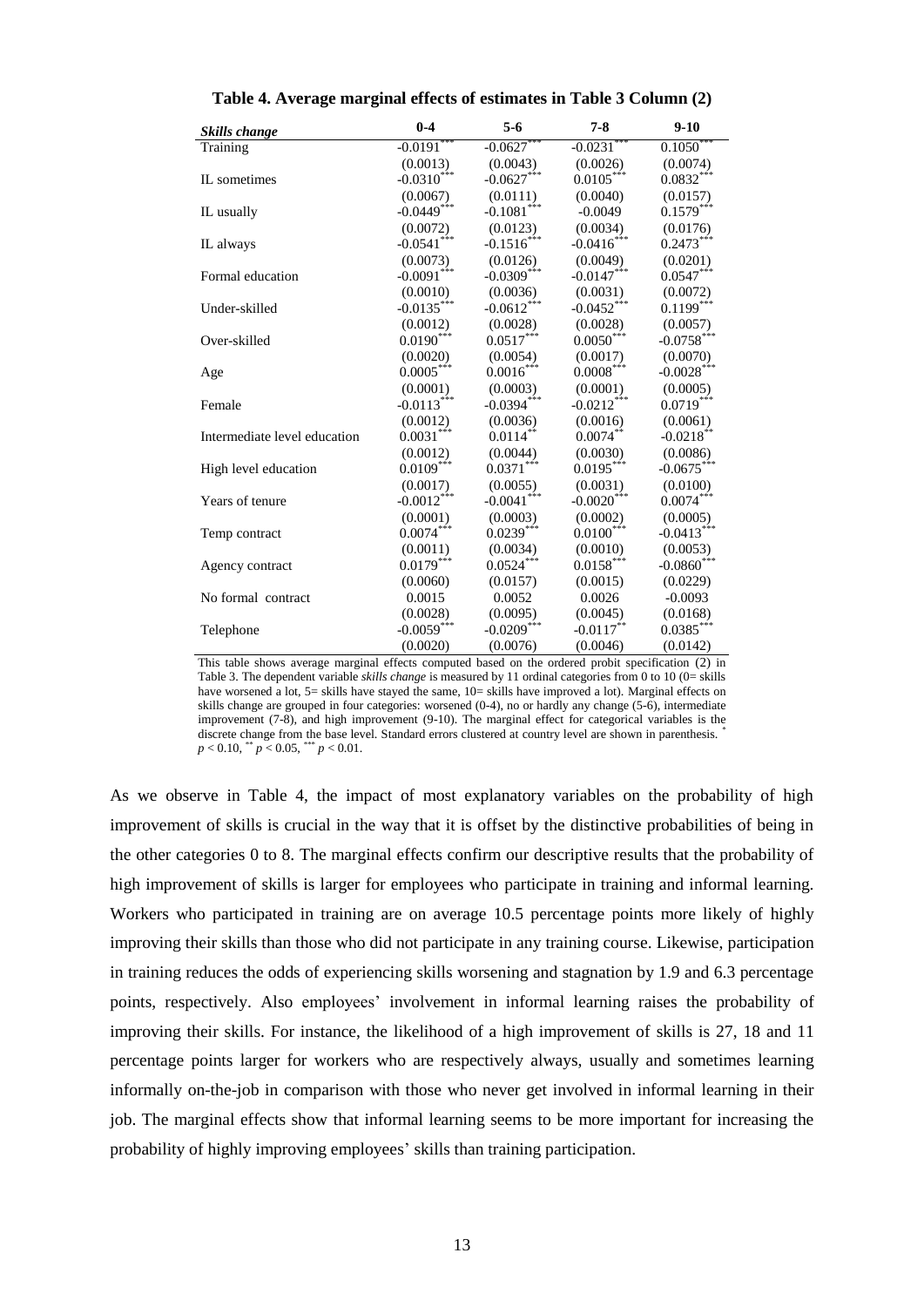Moreover, we find that the initial skill mismatch significantly explains workers' skills development over time. We find that initially under-skilled workers develop their skills more than those who started in a job that well-matched their skills. On the contrary, over-skilled workers are more likely to experience skills worsening (by 1.9 percentage points) and stagnation (by 5.2 percentage points) than well-matched employees, which confirms the evidence on skill depreciation shown in De Grip *et al.*(2008).

In terms of the other covariates in our model, we find that the marginal probability of workers' skills development over time decreases with age and is lower for employees who are more educated, and for those who have temporary or agency contracts instead of permanent contracts. Conversely, it increases with participation in formal education, years of tenure (which compensates the negative effect of age by approximately 2.5 times), and tends to be higher for female employees and for those who answered the survey by phone. Other controls indicate that high skills development is less likely for individuals employed in low-skilled occupations and for those employed in large firms with more than 500 employees.

# *5.2 Heterogeneous effects by initial skills mismatch status*

As explained in Section 4, the interpretation of interaction terms in linear models does not extend to nonlinear models; therefore we compute marginal effects and statistical significance by different initial skills mismatch statuses of workers to understand the heterogeneous effects of training and informal learning on skills development in relation to the initial skill match. Two types of heterogeneous effects can be analysed with the interaction terms. First, the difference in skills development between those who have been engaged in learning and those who do not within the same initial job-skills match group, and second, the difference between the three skills mismatch statuses regarding the benefit of training and informal learning for skills development. The tables 5 and 6 show these results, respectively.

Table 5 shows that the findings of Table 4 that participation in both training and informal learning contribute to a large extent to the probability of high skill development hold for all workers, independent of their initial skill mismatch. Compared to workers with the same initial skill mismatch status, those who participate in training or informal learning are more likely to improve their skills considerably than those who have not been involved in any learning activity. Most remarkably, also among initially over-skilled employees, training courses and informal learning seem to contribute to their skills development. For instance, over-skilled workers who participate in training or state that they are always engaged in informal learning are respectively 11 and 28 percentage points more likely to highly develop their skills than over-skilled workers who do not participate in training or are never engaged in informal learning on-the-job. This might be because over-skilled employees that invest in the development of their human capital acquire new skills that are different from the ones they have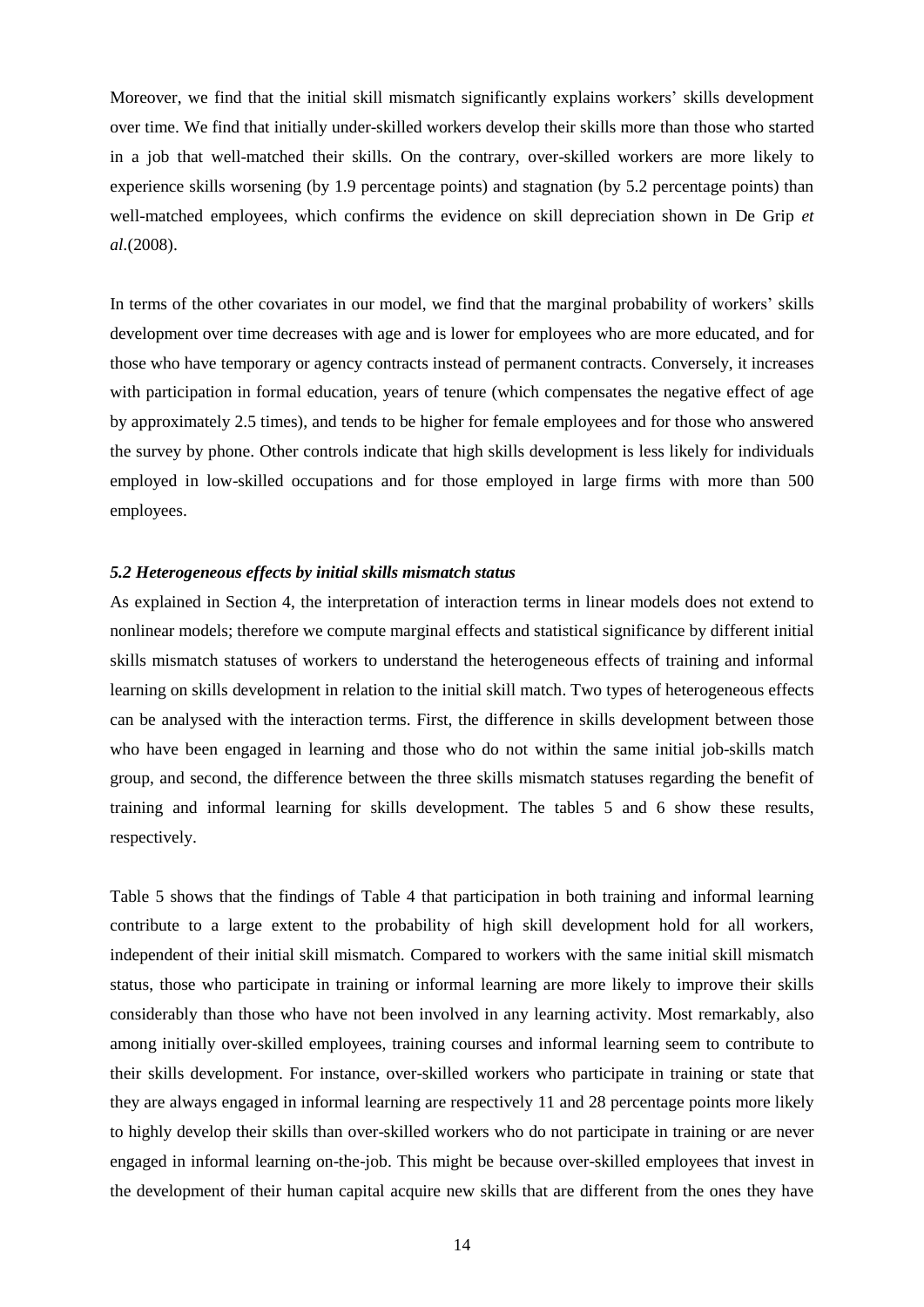previously accumulated (e.g. non-technical or non-cognitive skills) or functional to offset skills depreciation. The latter explanation could be inferred from the significantly greater marginal effects for over-skilled workers in the categories 5-6 (i.e. more or less stable skills) in all types of learning.

| <b>Skills change</b>    | $0 - 4$       | $5 - 6$       | $7 - 8$       | $9 - 10$              |
|-------------------------|---------------|---------------|---------------|-----------------------|
| <b>Training courses</b> |               |               |               |                       |
| Match                   | $-0.0169***$  | $-0.0649***$  | $-0.0269***$  | $0.1087***$           |
|                         | (0.0015)      | (0.0046)      | (0.0024)      | (0.0075)              |
| Under-skilled           | $-0.0068$ *** | $-0.0410$ *** | $-0.0466$ *** | $0.0943***$           |
|                         | (0.0011)      | (0.0068)      | (0.0071)      | (0.0146)              |
| Over-skilled            | $-0.0317***$  | $-0.0815***$  | 0.0000        | $0.1131***$           |
|                         | (0.0025)      | (0.0058)      | (0.0026)      | (0.0074)              |
| <b>IL</b> sometimes     |               |               |               |                       |
| Match                   | $-0.0257***$  | $-0.0690$ *** | 0.0014        | $0.0933***$           |
|                         | (0.0067)      | (0.0140)      | (0.0036)      | (0.0172)              |
| Under-skilled           | $-0.0057$     | $-0.0273$     | $-0.0193**$   | $0.0523$ <sup>*</sup> |
|                         | (0.0039)      | (0.0169)      | (0.0098)      | (0.0306)              |
| Over-skilled            | $-0.0598***$  | $-0.0889***$  | $0.0500***$   | $0.0987***$           |
|                         | (0.0143)      | (0.0141)      | (0.0137)      | (0.0152)              |
| IL usually              |               |               |               |                       |
| Match                   | $-0.0363***$  | $-0.1099***$  | $-0.0147***$  | $0.1609***$           |
|                         | (0.0072)      | (0.0152)      | (0.0033)      | (0.0199)              |
| Under-skilled           | $-0.0113***$  | $-0.0612***$  | $-0.0564***$  | $0.1288***$           |
|                         | (0.0038)      | (0.0161)      | (0.0097)      | (0.0291)              |
| Over-skilled            | $-0.0852***$  | $-0.1559***$  | $0.0508***$   | $0.1903***$           |
|                         | (0.0151)      | (0.0157)      | (0.0137)      | (0.0172)              |
| IL always               |               |               |               |                       |
| Match                   | $-0.0453***$  | $-0.1555***$  | $-0.0529***$  | $0.2537***$           |
|                         | (0.0074)      | (0.0155)      | (0.0044)      | (0.0220)              |
| Under-skilled           | $-0.0152***$  | $-0.0920$ *** | $-0.1087***$  | $0.2159***$           |
|                         | (0.0040)      | (0.0180)      | (0.0138)      | (0.0349)              |
| Over-skilled            | $-0.0987***$  | $-0.2075***$  | $0.0277***$   | $0.2785***$           |
|                         | (0.0153)      | (0.0165)      | (0.0102)      | (0.0212)              |
| <b>Formal education</b> |               |               |               |                       |
| Match                   | $-0.0067***$  | $-0.0275***$  | $-0.0159***$  | $0.0501***$           |
|                         | (0.0014)      | (0.0053)      | (0.0035)      | (0.0101)              |
| Under-skilled           | $-0.0027***$  | $-0.0173***$  | $-0.0226$ *** | $0.0425***$           |
|                         | (0.0007)      | (0.0047)      | (0.0066)      | (0.0120)              |
| Over-skilled            | $-0.0173***$  | $-0.0510***$  | $-0.0113***$  | $0.0797***$           |
|                         | (0.0021)      | (0.0067)      | (0.0024)      | (0.0104)              |

**Table 5. Marginal effects of investments in learning by initial job-skills match group** 

This table shows average marginal effects computed based on the ordered probit specification (2) in Table 3. The dependent variable *skills change* is measured by 11 ordinal categories from 0 to 10 (0= skills have worsened a lot,  $5=$  skills have stayed the same,  $10=$ skills have improved a lot). Marginal effects on skills change are grouped in four categories: worsened (0-4), no or hardly any change (5-6), intermediate improvement (7-8), and high improvement (9-10). The marginal effect for categorical variables is the discrete change from the base level. Standard errors clustered at country level are shown in parenthesis.  $\bar{p}$  < 0.10, \*\*  $p < 0.05$ , \*\*\*  $p < 0.01$ .

Table 6 shows the differences in skills development of workers who have been involved in training and/or informal learning between the three skill mismatch groups. It shows a clear distinction in the efficiency of the different types of learning for workers' skills development between under-skilled and over-skilled employees. In comparison with those who started in a job that matched their skills, initially under-skilled workers appear to benefit most from both training and informal learning whereas those who were initially over-skilled benefit the least. For instance, under-skilled employees who participated in training or are always learning informally on-the-job are respectively 13 and 15.6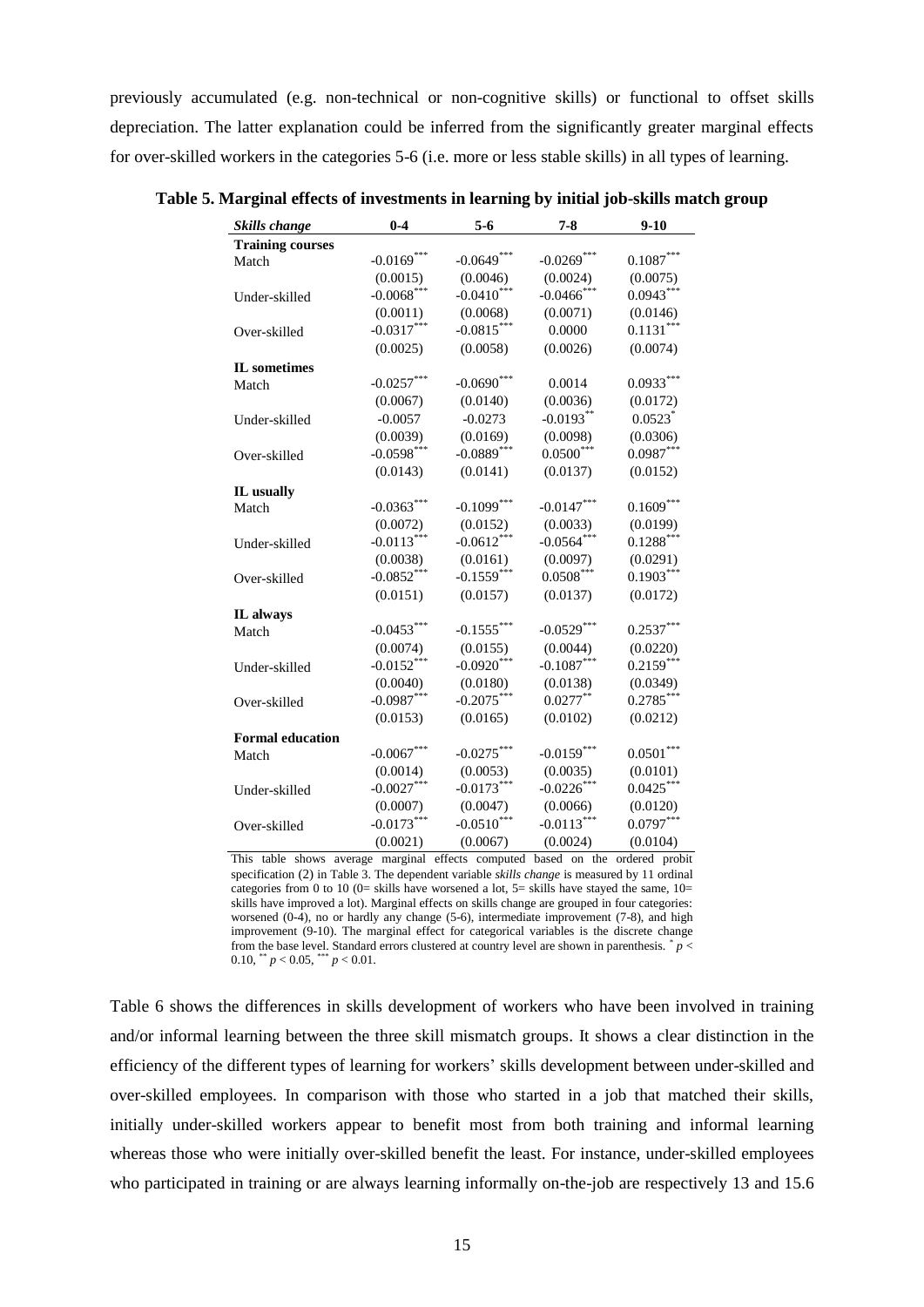percentage points more likely to be in the two highest categories of skills development than wellmatched workers with similar learning investments. For under-skilled workers the positive influence of having a job above their skills level which is probably more demanding makes learning on-the-job more favourable for their skills development. This might be related to a larger interest in maintaining their jobs and richer learning opportunities at work (De Grip et al., 2008).

Conversely, over-skilled employees who participated in training are on average 7.5 percentage points less likely to developing their skills than similar workers in a well-matching job. This means that trained over-skilled employees are more likely to experience skills depreciation and stagnation than well-matched workers, by approximately 1.3 and 4.6 percentage points, respectively. This also holds for informal learning. Compared to well-matched workers with similar learning investments, overskilled employees who report that they always learn informally in their job are 6.3 percentage points less likely to improve their skills and are more likely to experience skills worsening and stagnation, by approximately 0.5 and 3.1 percentage points, respectively. However, as mentioned earlier, the more often over-skilled workers are engaged in informal learning, the lower the probability of skills worsening and stagnation. For over-skilled workers the fact of having a job below their skills not only negatively affects their learning participation but also makes training and informal learning on-the-job much less beneficial for their skills development than for those who are employed in a well-matching job. This again suggests that learning investments of over-skilled workers prevent skills depreciation instead of fostering skills accumulation.

| <b>Skills change</b> | $0-4$                   | $5 - 6$       | $7 - 8$      | $9-10$       |
|----------------------|-------------------------|---------------|--------------|--------------|
| <b>UNDER-SKILLED</b> |                         |               |              |              |
| Training courses     | $-0.0193***$            | $-0.0762***$  | $-0.0343***$ | $0.1298***$  |
|                      | (0.0019)                | (0.0050)      | (0.0044)     | (0.0102)     |
| IL sometimes         | $-0.0164$ ***           | $-0.0668$ *** | $-0.0322***$ | $0.1154***$  |
|                      | (0.0016)                | (0.0033)      | (0.0023)     | (0.0062)     |
| IL usually           | $-0.0113***$            | $-0.0598***$  | $-0.0532***$ | $0.1243***$  |
|                      | (0.0012)                | (0.0046)      | (0.0044)     | (0.0092)     |
| IL always            | $-0.0364***$            | $-0.1085***$  | $-0.0115$    | $0.1564***$  |
|                      | (0.0061)                | (0.0152)      | (0.0113)     | (0.0253)     |
| Formal education     | $-0.0099***$            | $-0.0523***$  | $-0.0516***$ | $0.1138***$  |
|                      | (0.0009)                | (0.0043)      | (0.0048)     | (0.0090)     |
| <b>OVER-SKILLED</b>  |                         |               |              |              |
| Trained              | $0.0126^{\ast\ast\ast}$ | $0.0461***$   | $0.0166***$  | $-0.0753***$ |
|                      | (0.0014)                | (0.0048)      | (0.0019)     | (0.0070)     |
| IL sometimes         | $0.0263***$             | $0.0670***$   | $-0.0047**$  | $-0.0887***$ |
|                      | (0.0032)                | (0.0082)      | (0.0023)     | (0.0093)     |
| IL usually           | $0.0115***$             | $0.0409***$   | $0.0143***$  | $-0.0667***$ |
|                      | (0.0016)                | (0.0053)      | (0.0020)     | (0.0081)     |
| IL always            | $0.0051***$             | $0.0309***$   | $0.0273***$  | $-0.0633***$ |
|                      | (0.0015)                | (0.0067)      | (0.0045)     | (0.0123)     |
| Formal education     | $0.0092***$             | $0.0312***$   | $0.0104***$  | $-0.0509***$ |
|                      | (0.0020)                | (0.0068)      | (0.0039)     | (0.0121)     |

**Table 6. Marginal effects between the initial job-skills match groups**

This table shows average marginal effects computed based on the ordered probit specification (2) in Table 3. The dependent variable *skills change* is measured by 11 ordinal categories from 0 to 10 (0= skills have worsened a lot,  $5=$  skills have stayed the same,  $10=$  skills have improved a lot). Marginal effects on skills change are grouped in four categories: worsened (0-4), no or hardly any change (5-6), intermediate improvement (7-8), and high improvement (9-10). The marginal effect for categorical variables is the discrete change from the base level. Standard errors clustered at country level are shown in parenthesis.  $p < 0.10$ ,  $p < 0.05$ ,  $p < 0.01$ .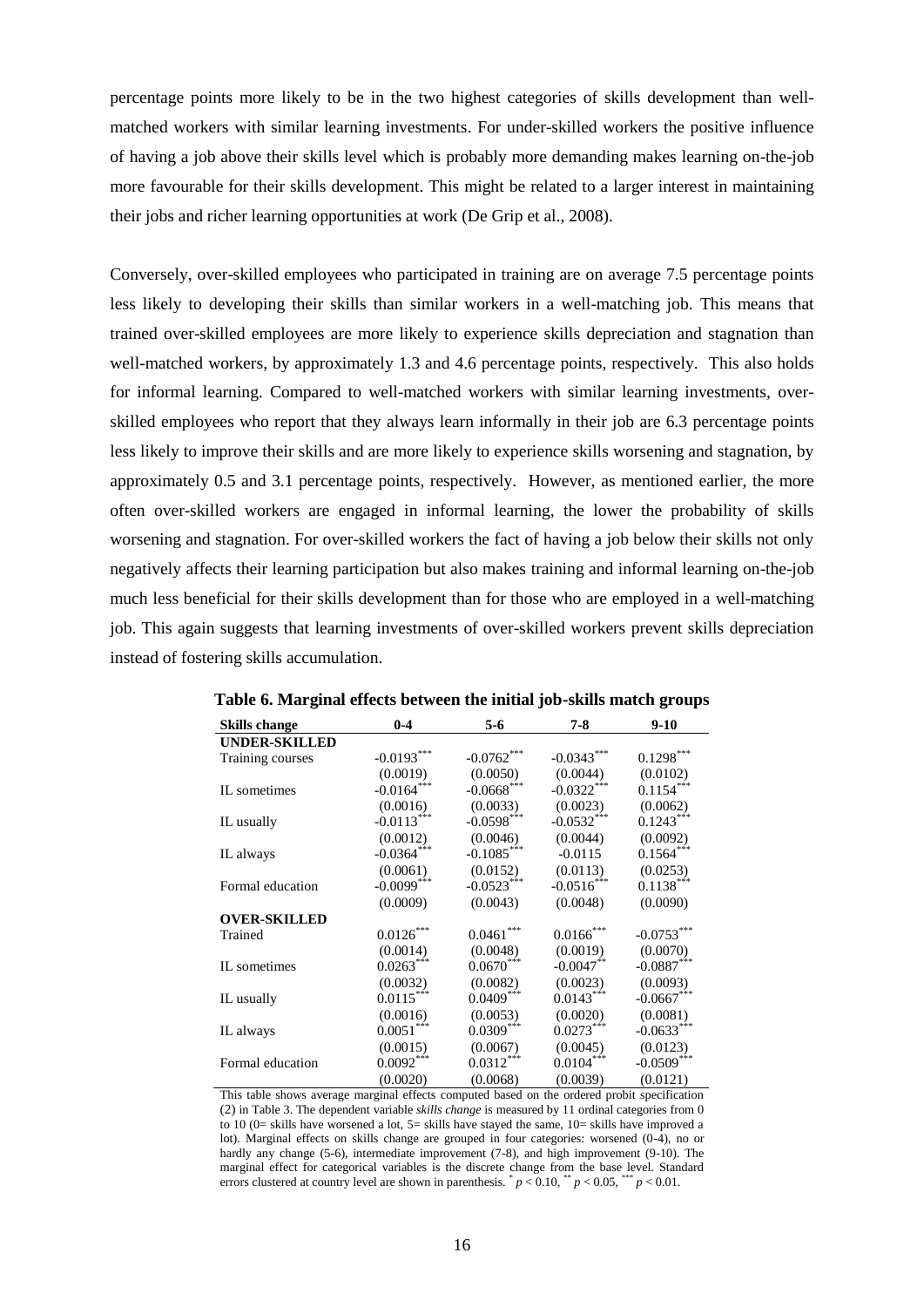# *5.3 What types of job-related learning matter the most for skills development?*

#### *5.3.1 Two types of training*

In this section we analyse whether training participation during or outside working hours is more important for workers' skills development. We run the same regression as specification (2) in Table 3 but instead of the single training participation variable we include two separate variables for training during and outside regular working hours.<sup>10</sup>

Results in Panel 1 of Table 7 show that training undertaken in working hours is, in general, more beneficial for workers' skills development than training outside working hours. Panel 2 shows that this holds within each skill-match group. However, among the over-skilled workers the difference between the marginal effects of training during and outside working hours is much lower than in the other two skill mismatch groups. This suggests that training outside working hours is probably more important for over-skilled workers to retain or improve their skills for possible future jobs. Panel 3 shows that in comparison to well-matched workers, both training during and training outside regular working hours are equally more beneficial for under-skilled workers. For over-skilled employees, however, both types of training are less beneficial, although they are important to maintain their skills level. Training during working hours seems to contribute slightly more to this skills maintenance of over-skilled workers than training outside working hours.

| <b>Skills change</b>                                | $0 - 4$       | $5-6$             | $7-8$             | $9-10$                  |  |  |  |  |
|-----------------------------------------------------|---------------|-------------------|-------------------|-------------------------|--|--|--|--|
| 1. AME                                              |               |                   |                   |                         |  |  |  |  |
| Training in working hours                           | $-0.0119***$  | $-0.0400^{***}\,$ | $-0.0176***$      | $0.0695^{\ast\ast\ast}$ |  |  |  |  |
|                                                     | (0.0008)      | (0.0026)          | (0.0019)          | (0.0048)                |  |  |  |  |
| Training outside working hours                      | $-0.0072***$  | $-0.0227***$      | $-0.0088^{***}\,$ | $0.0387***$             |  |  |  |  |
|                                                     | (0.0006)      | (0.0022)          | (0.0013)          | (0.0036)                |  |  |  |  |
| 2.AME within the same initial job-skill match group |               |                   |                   |                         |  |  |  |  |
| <b>Training in working hours</b>                    |               |                   |                   |                         |  |  |  |  |
| Match                                               | $-0.0103***$  | $-0.0406^{***}\,$ | $-0.0201$ ***     | $0.0710^\mathrm{***}$   |  |  |  |  |
|                                                     | (0.0010)      | (0.0033)          | (0.0021)          | (0.0059)                |  |  |  |  |
| Under-skilled                                       | $-0.0041***$  | $-0.0254***$      | $-0.0315***$      | $0.0609***$             |  |  |  |  |
|                                                     | (0.0005)      | (0.0032)          | (0.0038)          | (0.0073)                |  |  |  |  |
| Over-skilled                                        | $-0.0201***$  | $-0.0539***$      | $-0.0043$ **      | $0.0783***$             |  |  |  |  |
|                                                     | (0.0018)      | (0.0050)          | (0.0018)          | (0.0072)                |  |  |  |  |
| <b>Training outside working hours</b>               |               |                   |                   |                         |  |  |  |  |
| Match                                               | $-0.0049$ *** | $-0.0194***$      | $-0.0102***$      | $0.0345***$             |  |  |  |  |
|                                                     | (0.0006)      | (0.0028)          | (0.0019)          | (0.0052)                |  |  |  |  |
| Under-skilled                                       | $-0.0019***$  | $-0.0117***$      | $-0.0148***$      | $0.0283***$             |  |  |  |  |
|                                                     | (0.0005)      | (0.0032)          | (0.0042)          | (0.0079)                |  |  |  |  |
| Over-skilled                                        | $-0.0145***$  | $-0.0401^{***}\,$ | $-0.0058***$      | $0.0604***$             |  |  |  |  |
|                                                     | (0.0018)      | (0.0062)          | (0.0022)          | (0.0096)                |  |  |  |  |
| 3.AME between the initial job-skill match groups    |               |                   |                   |                         |  |  |  |  |
| <b>UNDER-SKILLED</b>                                |               |                   |                   |                         |  |  |  |  |
| Training in working hours                           | $-0.0101***$  | $-0.0543***$      | $-0.0543***$      | $0.1187^{\ast\ast\ast}$ |  |  |  |  |
|                                                     | (0.0009)      | (0.0027)          | (0.0030)          | (0.0055)                |  |  |  |  |
| Training outside working hours                      | $-0.0113***$  | $-0.0566^{***}\,$ | $-0.0513***$      | $0.1192***$             |  |  |  |  |
|                                                     | (0.0015)      | (0.0056)          | (0.0053)          | (0.0118)                |  |  |  |  |

**Table 7. Marginal effects of training during and outside working hours**

 $\overline{a}$ 

 $10$  We use the same sample as in our main results (37,177 observations).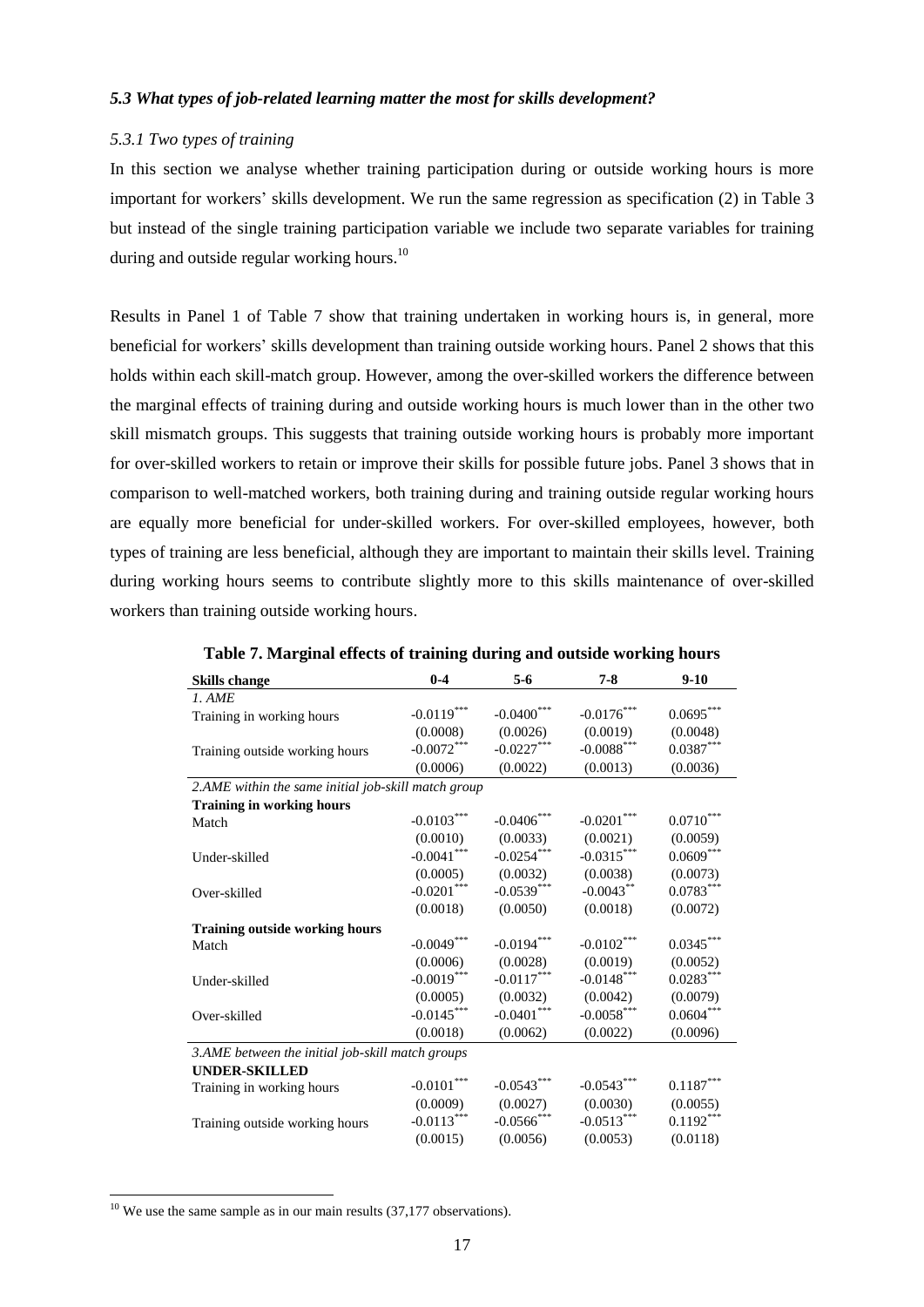| $0.0133***$ | $0.0457***$  | $0.0147***$ | $-0.0738***$ |
|-------------|--------------|-------------|--------------|
| (0.0018)    | (0.0059)     | (0.0022)    | (0.0090)     |
| $0.0115***$ | $0.0366$ *** | $0.0094***$ | $-0.0575***$ |
| (0.0027)    | (0.0085)     | (0.0027)    | (0.0133)     |
|             |              |             |              |

This table shows average marginal effects computed based on an ordered probit regression similar to specification (2) in Table 3 that includes two separate variables for training during and outside regular working hours instead of the single training participation variable. The dependent variable *skills change* is measured by 11 ordinal categories from 0 to 10 (0= skills have worsened a lot, 5= skills have stayed the same, 10= skills have improved a lot). Marginal effects on skills change are grouped in four categories: worsened (0- 4), no or hardly any change (5-6), intermediate improvement (7-8), and high improvement (9-10). The marginal effect for categorical variables is the discrete change from the base level. Standard errors clustered at country level are shown in parenthesis.  $p < 0.10$ ,  $p < 0.05$ ,  $p < 0.01$ .

### *5.3.2 Three types of informal learning*

l

In this section, we analyse whether there are any differences in the relevance of different types of informal learning on-the-job for workers' skills development. We run the same regression as in Table 3 Column (2) but now include three dummy variables on informal learning to account for i) informal learning from others (co-workers and supervisors), ii) informal learning by trial and error, and iii) informal leaning by self-study. Since the question for the different types of informal learning was only asked to those who reported a positive skills change (i.e., categories 6-10), we here only use a sample of 31,954 observations.

Panel 1 of Table 8 shows that informal learning from others and by self-study equally contribute to the positive skills development of workers whereas the contribution of learning by trial and error seems to be slightly lower. A possible explanation for this is the possible higher cost of mistakes when workers learn by trial and error in comparison with the other two types of informal learning. This would make the skills benefits of learning by self-study or from colleagues and supervisors to be larger. Panel 2 shows that these results only hold for well-matched employees. Within the group of under-skilled workers, learning by self-study is clearly more beneficial than learning from others for their skills improvement, while there does not seem to be any significant difference in skills progress between those who are involved in learning by trial and error and those who are not. In contrast, for the skills improvement of over-skilled workers, informal learning from colleagues and supervisors appears to be more important than learning by trial and error, whereas learning by self-study does not seem to make any significant contribution.<sup>11</sup> Panel 3 shows again that in comparison to the well-matched workers with similar informal learning participation, under-skilled workers benefit more from all three types of informal learning while over-skilled benefit less.

 $11$  Note, however, that we cannot make any inference regarding skills maintenance or decline in this section due to the sample truncation.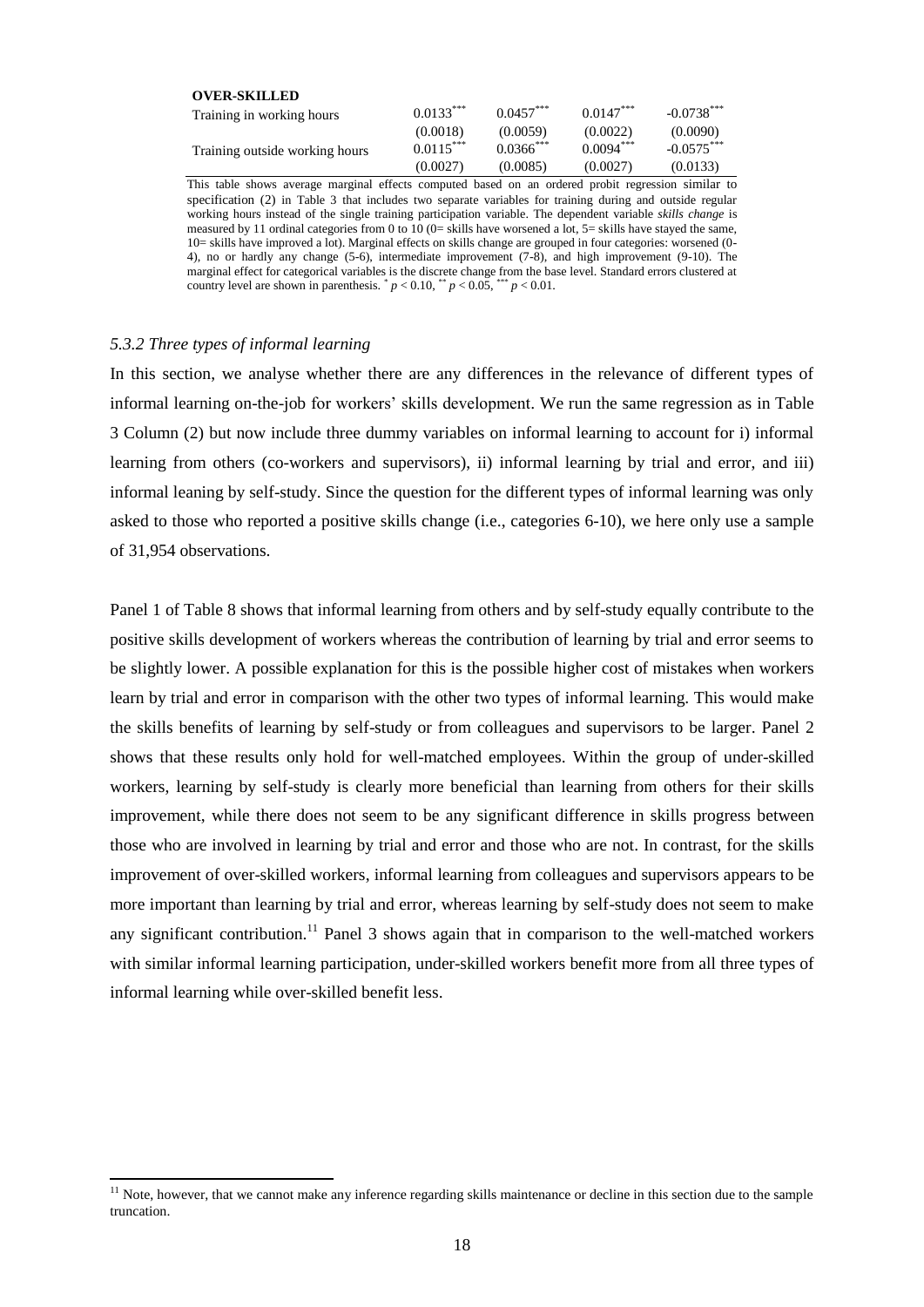| <b>Skills change</b>                            | 6             | 7             | 8                      | 9                       | 10                      |
|-------------------------------------------------|---------------|---------------|------------------------|-------------------------|-------------------------|
| 1. AME level                                    |               |               |                        |                         |                         |
| IL from others                                  | $-0.0118***$  | $-0.0139***$  | $-0.0043***$           | $0.0068^{***}\,$        | $0.0232***$             |
|                                                 | (0.0028)      | (0.0031)      | (0.0011)               | (0.0016)                | (0.0053)                |
| IL by trial and error                           | $-0.0073***$  | $-0.0082***$  | $-0.0020$ <sup>*</sup> | $0.0044***$             | $0.0131***$             |
|                                                 | (0.0016)      | (0.0021)      | (0.0011)               | (0.0010)                | (0.0037)                |
| IL by self-study                                | $-0.0094***$  | $-0.0130***$  | $-0.0060$ ***          | $0.0052***$             | $0.0233***$             |
|                                                 | (0.0024)      | (0.0027)      | (0.0010)               | (0.0016)                | (0.0042)                |
| 2.AME within the same initial skill-match group |               |               |                        |                         |                         |
| <b>IL FROM OTHERS</b>                           |               |               |                        |                         |                         |
| Match                                           | $-0.0110$ *** | $-0.0126$ *** | $-0.0031***$           | $0.0067***$             | $0.0200***$             |
|                                                 | (0.0039)      | (0.0042)      | (0.0010)               | (0.0024)                | (0.0066)                |
| Under-skilled                                   | $-0.0096***$  | $-0.0156***$  | $-0.0093***$           | $0.0050***$             | $0.0295***$             |
|                                                 | (0.0036)      | (0.0054)      | (0.0031)               | (0.0018)                | (0.0102)                |
| Over-skilled                                    | $-0.0157***$  | $-0.0156$ *** | $-0.0018***$           | $0.0096***$             | $0.0235***$             |
|                                                 | (0.0048)      | (0.0045)      | (0.0006)               | (0.0030)                | (0.0066)                |
| <b>IL BY TRIAL AND ERROR</b>                    |               |               |                        |                         |                         |
| Match                                           | $-0.0084***$  | $-0.0098***$  | $-0.0026$ ***          | $0.0051***$             | $0.0157^{\ast\ast\ast}$ |
|                                                 | (0.0031)      | (0.0037)      | (0.0010)               | (0.0020)                | (0.0057)                |
| Under-skilled                                   | $-0.0020$     | $-0.0034$     | $-0.0021$              | 0.0010                  | 0.0066                  |
|                                                 | (0.0027)      | (0.0044)      | (0.0028)               | (0.0013)                | (0.0085)                |
| Over-skilled                                    | $-0.0103***$  | $-0.0106$ **  | $-0.0015***$           | $0.0063***$             | $0.0161***$             |
|                                                 | (0.0047)      | (0.0047)      | (0.0007)               | (0.0028)                | (0.0071)                |
| <b>IL BY SELF-STUDY</b>                         |               |               |                        |                         |                         |
| Match                                           | $-0.0118***$  | $-0.0138***$  | $-0.0038***$           | $0.0072***$             | $0.0221***$             |
|                                                 | (0.0036)      | (0.0042)      | (0.0011)               | (0.0023)                | (0.0067)                |
| Under-skilled                                   | $-0.0132***$  | $-0.0220***$  | $-0.0138***$           | $0.0067***$             | $0.0423***$             |
|                                                 | (0.0026)      | (0.0050)      | (0.0032)               | (0.0019)                | (0.0091)                |
| Over-skilled                                    | $-0.0010$     | $-0.0010$     | $-0.0002$              | 0.0006                  | 0.0015                  |
|                                                 | (0.0045)      | (0.0047)      | (0.0007)               | (0.0027)                | (0.0071)                |
| 2.AME between the initial skill-match groups    |               |               |                        |                         |                         |
| <b>UNDER-SKILLED</b>                            |               |               |                        |                         |                         |
| IL from others                                  | $-0.0327***$  | $-0.0457***$  | $-0.0208***$           | $0.0187^{\ast\ast\ast}$ | $0.0805***$             |
|                                                 | (0.0025)      | (0.0031)      | (0.0019)               | (0.0016)                | (0.0061)                |
| IL by trial and error                           | $-0.0304***$  | $-0.0426$ *** | $-0.0194***$           | $0.0174***$             | $0.0751***$             |
|                                                 | (0.0029)      | (0.0031)      | (0.0019)               | (0.0017)                | (0.0063)                |
| IL by self-study                                | $-0.0336***$  | $-0.0489***$  | $-0.0240***$           | $0.0190***$             | $0.0875***$             |
|                                                 | (0.0030)      | (0.0047)      | (0.0026)               | (0.0024)                | (0.0078)                |
| <b>OVER-SKILLED</b>                             |               |               |                        |                         |                         |
| IL from others                                  | $0.0122***$   | $0.0144***$   | $0.0038***$            | $-0.0076***$            | $-0.0228***$            |
|                                                 | (0.0039)      | (0.0038)      | (0.0009)               | (0.0022)                | (0.0059)                |
| IL by trial and error                           | $0.0125***$   | $0.0147***$   | $0.0039***$            | $-0.0078***$            | $-0.0233***$            |
|                                                 | (0.0043)      | (0.0044)      | (0.0009)               | (0.0026)                | (0.0067)                |
| IL by self-study                                | $0.0183***$   | $0.0207***$   | $0.0047***$            | $-0.0114***$            | $-0.0324***$            |
|                                                 | (0.0050)      | (0.0049)      | (0.0009)               | (0.0030)                | (0.0075)                |

|  |  | Table 8. Marginal effects of different types of informal learning |  |
|--|--|-------------------------------------------------------------------|--|
|  |  |                                                                   |  |

This table shows average marginal effects computed based on an ordered probit regression similar to specification (2) in Table 3 that includes three dummy variables to account for the three different types of informal learning. Since the question for the different types of informal learning was only asked to those who reported a positive skills change, the dependent variable *skills change* in this regression only takes values from 6 to10. The marginal effect for categorical variables is the discrete change from the base level. Standard errors clustered at country level are shown in parenthesis.  $p < 0.10$ ,  $p <$ 0.05, \*\*\*  $p < 0.01$ .

### **6. CONCLUSIONS**

In this paper, we have analysed to what extent training and informal learning on-the-job are related to the skills development of workers in 28 European countries. Consistent with the expectations from human capital theory, we found that employees who are involved in training and informal learning show a higher improvement of their skills. In line with Mincer's (1974) claim, we also found that informal learning seems to be more important to improve workers' skills than training participation.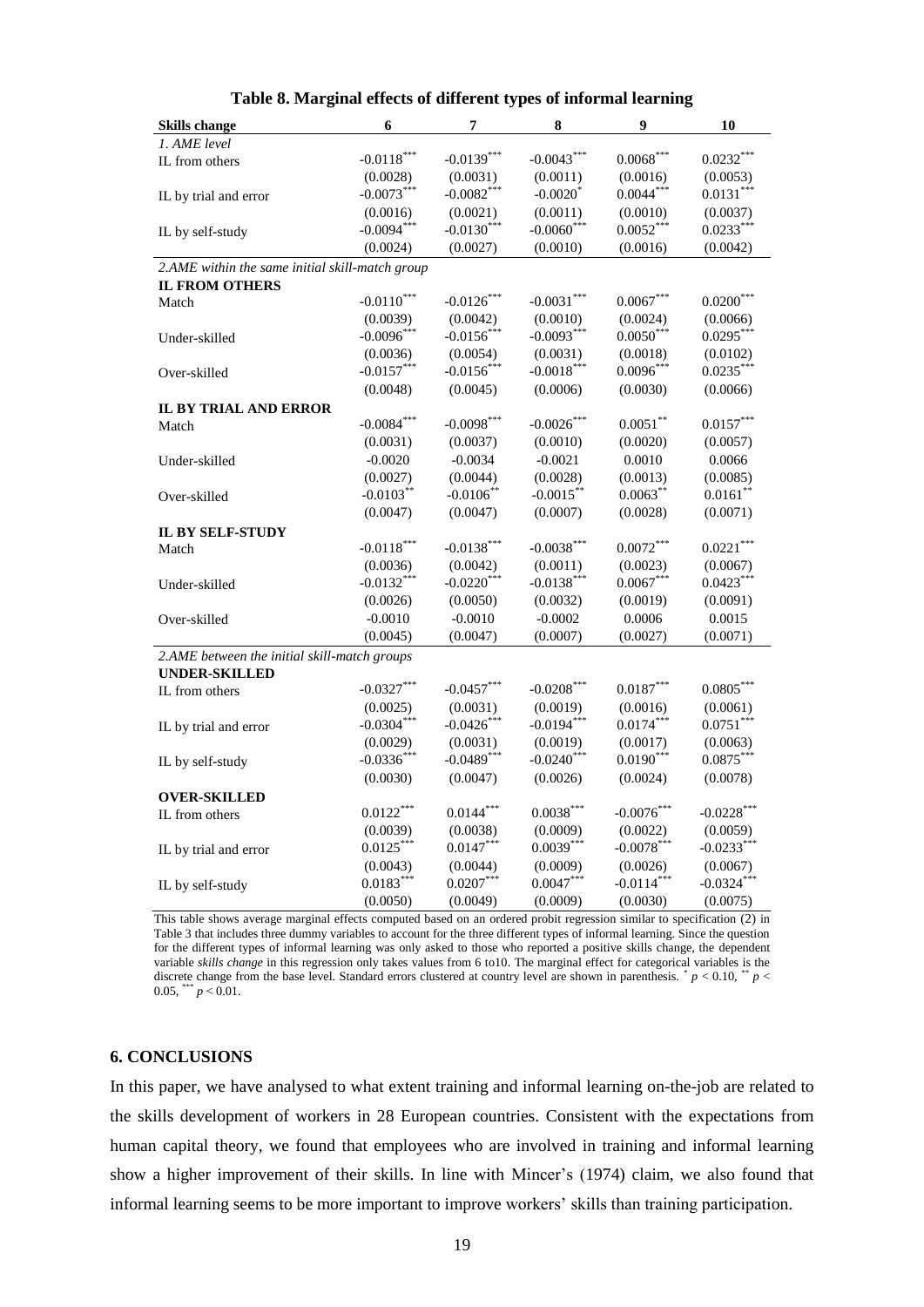We have also analysed the heterogeneity in the relationship between job-related learning and skills development in regard to workers' initial skill mismatch. First, our results showed that compared to workers with the same initial skill mismatch status, those who participate in training or informal learning are more likely to considerably improve their skills than those who have not been involved in any learning activity. Second, in comparison with those who started in a job that matched their skills, under-skilled workers appear to benefit most from training as well as informal learning whereas those who are over-skilled benefit the least. For under-skilled workers, the positive influence of having a job above their skills level makes job-related learning more favourable for their skills development. This might be related to a larger interest in maintaining their jobs and richer learning opportunities at work (De Grip *et al*., 2008). A plausible reason for that is that investments in learning of under-skilled workers contribute to close the gap between their actual skills and skills required at the workplace (Arulampalam *et al.*2004). In contrast, for over-skilled workers, having a job below their skills level not only negatively affects their learning participation but also makes training and informal learning on-the-job much less beneficial for their skills development compared to workers with a wellmatching job. However, this is because learning investments of over-skilled workers are more functional to offset skills depreciation and maintaining their skills level rather than to foster skills accumulation. This result confirms De Grip (2006) and De Grip and van Loo's (2002) suggestion that adults' human capital accumulation may be a key mitigating factor counteracting skill obsolescence.

Last, we have analysed whether there are any differences in the relevance of different types of training and informal learning for workers' skills development related to their initial skills mismatch status. Our results first showed that, among the well-matched and under-skilled employees, training undertaken during working hours is far more beneficial for their skills development than training outside regular working hours. Among over-skilled workers, however, the difference between the influence of training during and outside working hours on a worker's skills improvement is rather small. In addition, training during working hours seems to contribute slightly more to the skills maintenance of over-skilled workers than training outside working hours. All in all, this suggests that training outside working hours is probably more important for over-skilled workers than for those who are well-matched or under-skilled in their job. In this way over-skilled workers might keep their skills not used at work up-to-date or improve their skills for possible future jobs.

In regard to the different types of informal learning, we found that for workers in well-matching jobs informal learning from others and by self-study equally contribute to the positive skills development of workers whereas the contribution of learning by trial and error seems to be slightly lower. A possible explanation for this is the likely higher cost of mistaking when learning by trial and error in comparison with the other two types of informal learning. This would make the skills benefits of learning by self-study or from colleagues and supervisors to be larger. Within the group of under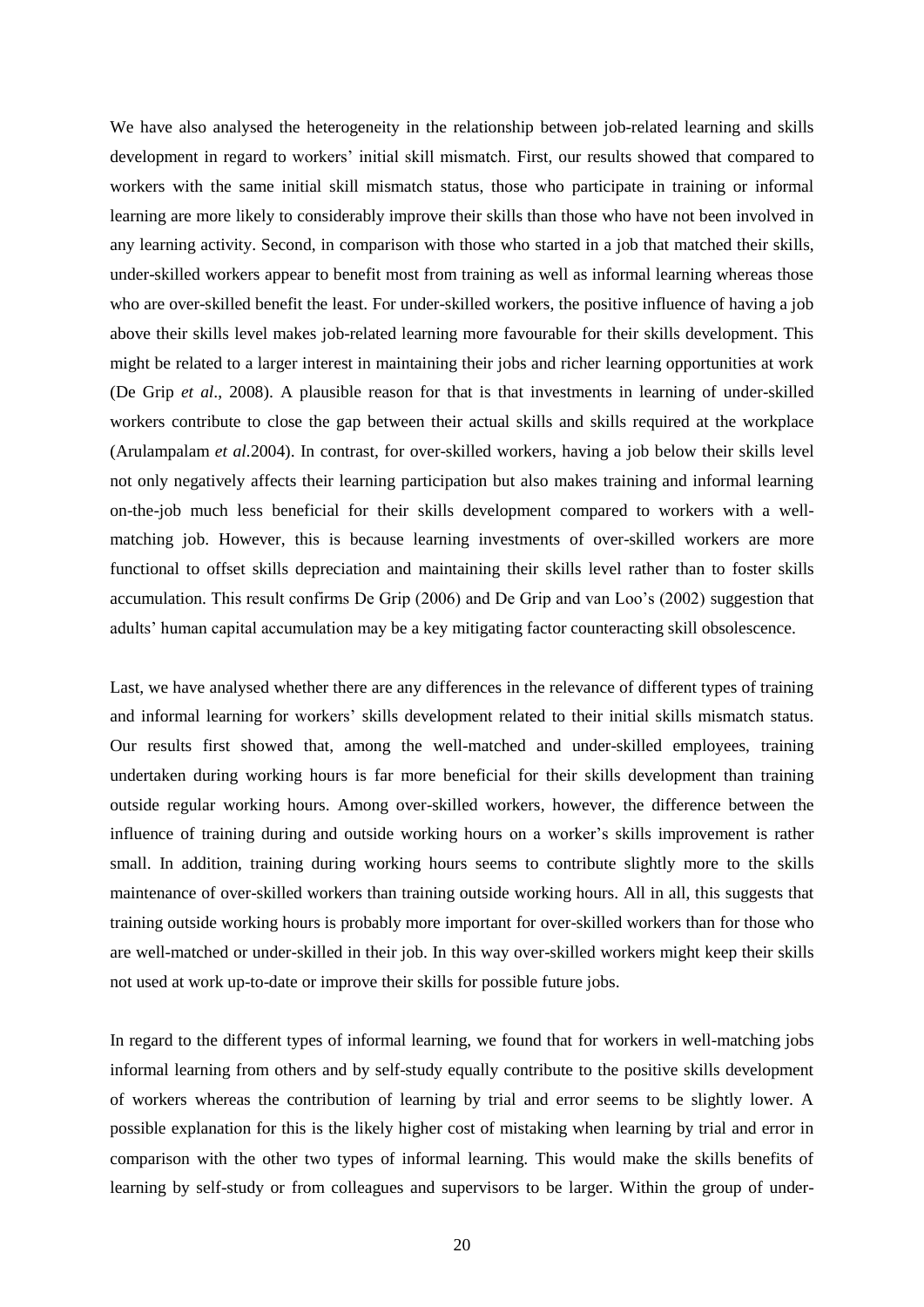skilled workers, learning by self-study is more beneficial than learning from others for their skills improvement, while there does not seem to be any significant difference in skills progress between those who are involved in learning by trial and error and those who are not. In contrast, for the skills improvement of over-skilled workers, informal learning from colleagues and supervisors appears to be more important than learning by trial and error, whereas learning by self-study does not seem to make any significant contribution.

Concluding, we find significant evidence of heterogeneity in the role of training and informal learning on skills development with respect to workers' initial skills mismatch status. Knowledge about these heterogeneities is crucial to make efficient decisions on workers' human capital investments, given that lifelong learning and skills development of workers have been said to be central for economic progress and productivity (World Economic Forum, 2014). In that sense, optimal learning investments could also contribute to reduce the missadjustment between the workers' potential productivity and the optimal productivity of their jobs, created by skills mismatch in the labour market.

### **REFERENCES**

- Ai, C., and E. Norton (2003) Interaction Terms in Logit and Probit Models. *Economics Letters* 80(1): 123–9.
- Acemoglu, D. and J. Pischke (1999) The Structure of Wages and Investment in General Training. *[Journal of](http://www.jstor.org/action/showPublication?journalCode=jpoliecon)  [Political Economy](http://www.jstor.org/action/showPublication?journalCode=jpoliecon)* 107(3): 539-572.
- Arulampalam, W., A.Booth, and M. Bryan (2004) Training in Europe. *Journal of the European Economic Association* 2(2-3): 346-60.
- Baldwin, J. and J. Johnson (1995), Human Capital Development and Innovation: The Case of Training in Small and Medium Sized-Firms, Micro-Economic Analysis Division, Statistics Canada: Ottawa.
- Bartel, A. (1994) Productivity Gains from the Implementation of Employee Training Programs. *Industrial Relations: A Journal of Economy and Society* 33 (4): 411–425.
- Bartel, A. (2000) Measuring the Employer Return on Investment in Training: Evidence from the Literature. *Industrial Relations* 39 (3): 502-524.
- Barrett, A. and P. O'Connell (2001) Does Training Generally Work The Returns to In-Company Training. *Industrial and Labour Relations Review* 54(3): 647-662.
- Becker, G. (1964) Human Capital: A Theoretical and Empirical Analysis with Special Reference to Education. New York: Columbia University Press.
- Blazquez, M. and M. Jansen (2008) Search, Mismatch and Unemployment. *European Economic Review* 52(3): 498-526.
- Blundell, R., L. Dearden, C. Meghir and B. Sianesi (1999) Human Capital Investment: The Returns from Education and Training to the Individual, the Firm and the Economy. *Fiscal Studies* 20(1): 1–23.
- Boothby, D., A. Dufour, and J. Tang (2010) Technology adoption, training and productivity performance. *Research Policy* 39(5): 650–661.
- Chevalier, A. (2003) Measuring Overeducation. *Economica* 70 (279): 509–531.
- Chevalier, A. and J. Lindley (2009) Overeducation and the skills of UK graduates. *Journal of the Royal Statistics Society* 172(2): 307-337.
- De Corte, E. (2003). Transfer as the productive use of acquired knowledge, skills and motivations. *Current Directions in Psychological Science* 12(4): 142–146.
- De Grip, A. and J. Sauermann (2012) The Effects of Training on Own and Co-Worker Productivity: Evidence from a Field Experiment. *The Economic Journal* 122: 376–399.
- De Grip, A. and J. Sauermann (2013) The effect of training on productivity: The transfer of on-the-job training from the perspective of economics. *Educational Research Review* 8: 28–36.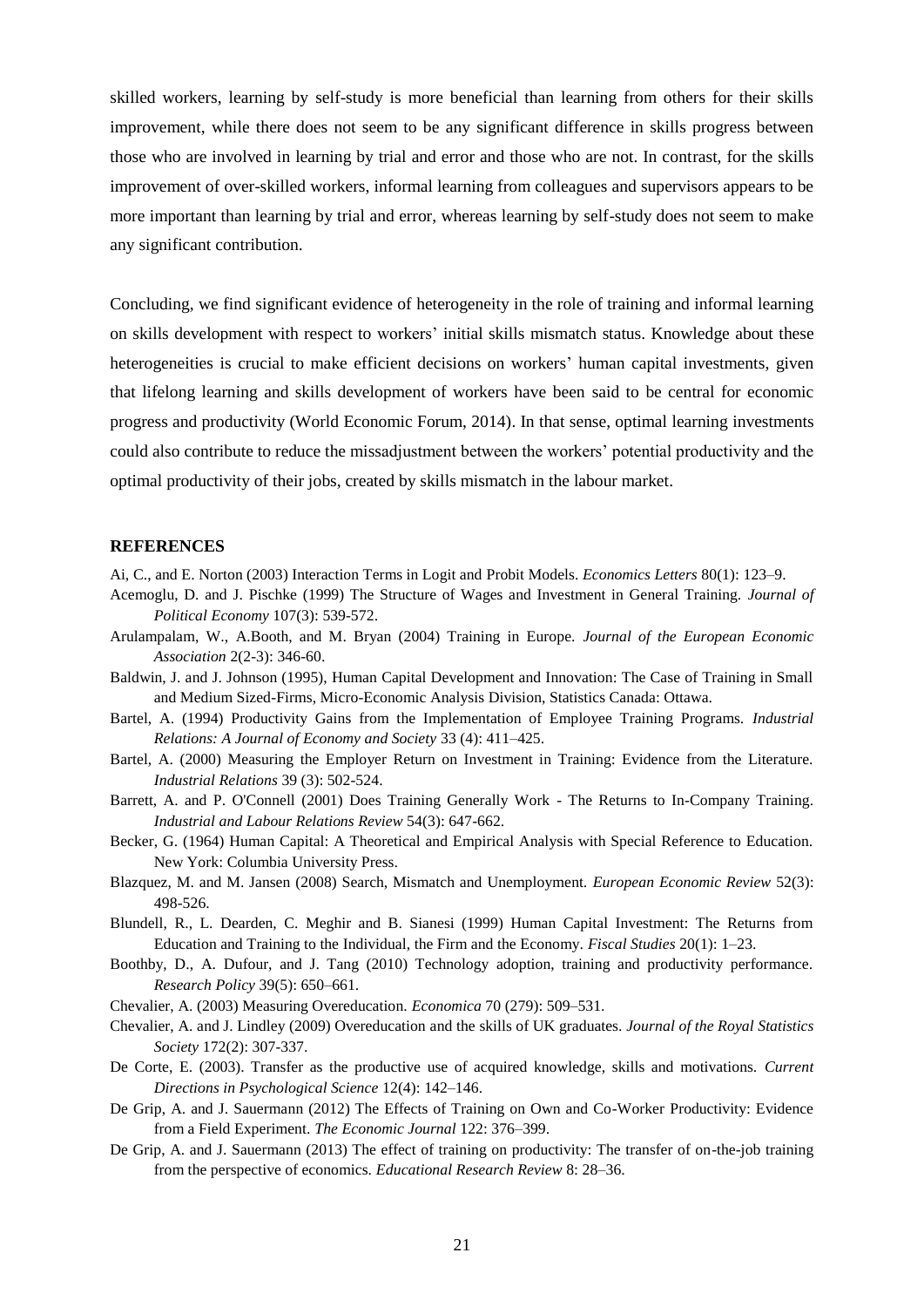- De Grip, A., H.Bosma, D. Willems and M. Van Boxtel (2008) Job-worker mismatch and cognitive decline. *Oxford Economic Papers* 60 (2): 237–253.
- De Grip, A. (2006) Evaluating Human Capital Obsolescence. ROA Research Memoranda RM-2006/2E. Maastricht: Research Centre for Education and the Labour Market.
- De Grip, A. and J. van Loo, (2002) The Economics of Skills Obsolescence: A Review, in: A. de Grip, J. van Loo and K. Mayhew (Eds.), *The economics of Skills Obsolescence: Theoretical innovations and empirical applications*. Research in Labor Economics 21, Amsterdam: Elsevier Science, 1-26.
- Dearden, L., H. Reed and J. van Reenen (2006) The impact of training on productivity and wages: Evidence from British panel data. *Oxford Bulletin of Economics and Statistics* 68(4): 397-421.
- Destré, G., L. Lévy-Garboua and M. Sollogoub (2008) Learning from experience or learning from others? Inferring informal training from a human capital earnings function with matched employer–employee data. *The Journal of Socio-Economics* 37(3): 919–938.
- Di Pietro, G. and P. Urwin (2006) Education and skills mismatch in the Italian graduate labour market. *Applied Economics* 38: 79–93.
- Dolton, P. and M. Silles (2008) The effects of over-education on earnings in the graduate labour market. *Economics of Education Review* 27(2): 125-139.
- Dolton, P. and Vignoles, A. (2000) The incidence and the effects of overeducation in the UK graduate labour market. *Economics of Education Review* 19(2): 179–98.
- European Commission (2010) Europe 2020: A strategy for smart, sustainable and inclusive growth. Brussels: European Commission.
- Green, F., D.Ashton and A. Felstead (2001). Estimating the determinants of supply of computing problemsolving, communication, social, and teamworking skills. *Oxford Economic Papers* 53(3): 406–433.
- Green, F. and Y. Zhu, Y. (2010). Overqualification, job dissatisfaction, and increasing dispersion in the returns to graduate education. *Oxford Economic Papers* 62(4): 740–763.
- Green, F., S.McIntosh and A. Vignoles (1999) Overeducation and Skills: Clarifying the Concepts. Working paper No. 435. London, Centre for Economic Performance, London School of Economics and Political Science.
- Greene, W. (2010) Testing Hypotheses about Interaction Terms in non‐Linear Models. *Economic Letters* 107 (2): 291– 296.
- Greene, W. (2012) *Econometric Analysis*, seventh edition. New York, Pearson Education.
- Görlitz, K. (2011) Continuous training and wages: An empirical analysis using a comparison-group approach. *Economics of Education Review* 30(4): 691–701
- Groot, W. (1996) The incidence of, and returns to overeducation in the UK. *Applied Economics* 28: 1345-1350.
- Hartog, J. (2000) Overeducation and earnings: Where are we, where should we go? *Economics of Education Review* 19(2): 131–147.
- Heckman, J. (1976) A Life-Cycle Model of Earnings, Learning, and Consumption. *Journal of Political Economy* 84 (4): 11-44.
- Ipsos MORI (2014) Cedefop European Skills Survey: Data collection and quality report. London, Ipsos MORI publications.
- Karaca-Mandic, P., E.Norton and B. Dowd (2012) Interaction Terms in Nonlinear Models. *Health Services Research* 47(1): 255–274.
- Kiker, B., M. Santos and M. Mendes de Oliveiria (1997) Overeducation and undereducation: evidence for Portugal. *Economics of Education Review* 16(2): 111-125.
- Leuven, E. (2005) The Economics of Private Sector Training: A Survey of the Literature. *Journal of Economic Surveys* 19(1): 91-111.
- Leuven, E. and H. Oosterbeek (2008) An alternative approach to estimate the wage returns to private-sector training. *Journal of Applied Econometrics* 23(4): 423-434.
- Levitt, S., J. List and C. Syverson (2012) Toward an understanding of learning by doing: evidence from an automobile assembly plant. NBER Working paper series No. 18017. Massachusetts, National Bureau of Economic Research.
- Long, J. (1997) Regression Models for Categorical and Limited Dependent Variables. London: Sage Publications.
- Long, J. and Freese, J. (2014) *Regression Models for Categorical Dependent Variables in Stata*. 3<sup>rd</sup> ed. College Station, TX: Stata Press.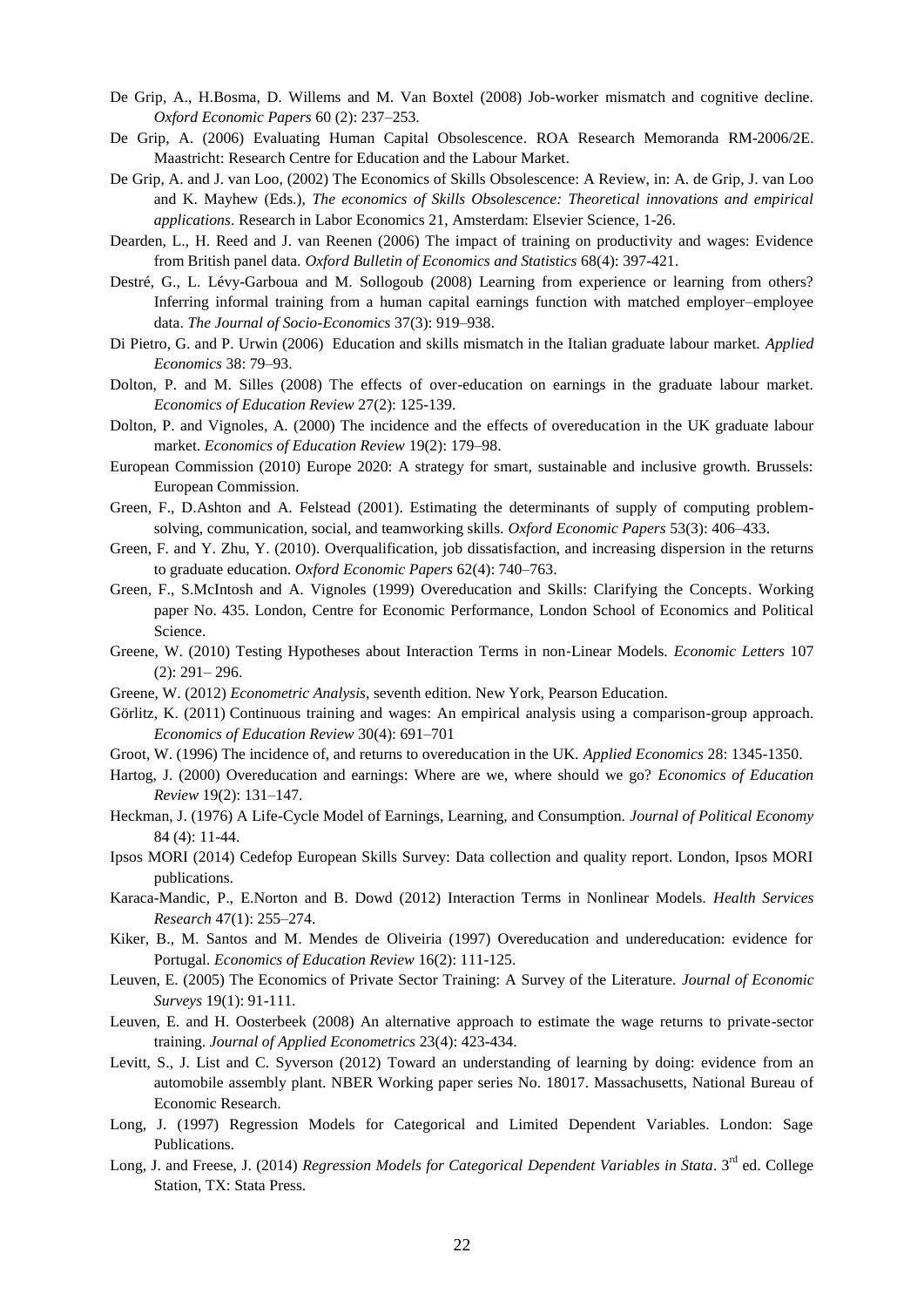- Lowenstein, M. and J. Spletzer (1998) Dividing the Costs and Returns to General Training. *Journal of Labor Economics* 16(1): 142-171.
- Mavromarasa, K. and S. McGuinness (2012) Overskilling dynamics and education pathways. *[Economics of](http://www.sciencedirect.com/science/journal/02727757)  [Education Review](http://www.sciencedirect.com/science/journal/02727757)* 31(5): 619–628.
- Mavromaras, K., S. McGuinness and F. King (2009). Assessing the incidence and wage effects of overskilling in the Australian labour market. *The Economic Record* 85(268): 60–72.
- Mavromaras, K., S. McGuinness, N. O'Leary, P. Sloane and Y. Fok (2010). The problem of overskilling in Australia and Britain. *Manchester School* 78(3): 219-241.
- McGuinness, S. (2006). Overeducation in the labour market. Journal of Economic Surveys, 20, 387–418.
- McGuinness, S., and J. Bennett (2007). Overeducation and the graduate labour market: A quantile regression approach. *Economics of Education Review* 6(5): 521–531.
- McGuinness, S. and D. Byrne (2014) Examining the Relationships between Labour Market Mismatches, Earnings and Job Satisfaction among Immigrant Graduates in Europe. IZA DP No. 8440. Bonn: The Institute for the Study of Labor.
- McGuinness, S. and P. Sloane (2011) Labour market mismatch among UK graduates: An analysis using REFLEX data. *Economics of Education Review* 30(1): 130–145.
- McGuinness, S., and M. Wooden (2009). Overskilling, job insecurity and career mobility. *Industrial Relations* 48(2): 265–286.
- Messinis, G. and Olekalns, N. (2007) Skill Mismatch and Training in Australia: Some Implications for Policy. *Australian Economic Review* 40(3): 300–306.
- Messinis, G. and Olekalns, N. (2008) Returns to Training and Skill Mismatch: Evidence from Australia. CSES Working paper No. 40. Victoria: Victoria University.
- Mincer, J. (1962) On-the-Job Training: Costs, Returns, and Some Implications. Journal of Political Economy 70(5): 50-79.
- Mincer, J. (1968) Job Training, Wage Growth and Labour Turnover. NBER Working paper series No. 2690. Massachusetts: National Bureau of Economic Research.
- Mincer, J. (1974). *Schooling, Experience and Earnings*. New York: Columbia University Press.
- Norton, E., H. Wang, and C. Ai (2004) Computing Interaction Effects and Standard Errors in Logit and Probit Models. *Stata Journal* 4(2): 154–67.
- O'Connell, P. and D. Byrne (2012) The determinants and effects of training at work: bringing the workplace back in. *European Sociological Review* 28(3): 283-300.
- O'Leary, N., P. Sloane, S. McGuinness, P. O'Connor and K. Mavromaras (2009). A taxonomy of skill mismatch. Report to CEDEFOP. Thessaloniki: CEDEFOP.
- Sepulveda, F. (2010) Training and productivity: evidence for US manufacturing industries. *Oxford Economic Papers* 62 (3): 504–528
- Sloane, P., H. Battu, H. and P. Seaman (1999). Overeducation, undereducation and the British Labour Market. *Applied Economics* 31(11): 1437–1453.
- Van Smoorenburg, M. and R. van der Velden (2000) The Training of School-Leavers: Complementarity of Substitution? *Economics of Education Review* 19(2): 207-217.
- Winship, C. and R. Mare (1984) Regression Models with Ordinal Variables. *American Sociological Review* 49(4): 512-525.
- Wooldridge, J. (2010). *Econometric Analysis of Cross Section and Panel Data*, second edition. Cambridge, MA: MIT Press.
- World Economic Forum (2014) Global Agenda Council on Employment: Matching Skills and Labour Market Needs; Building Social Partnerships for Better Skills and Better Job. Geneva, World Economic Forum.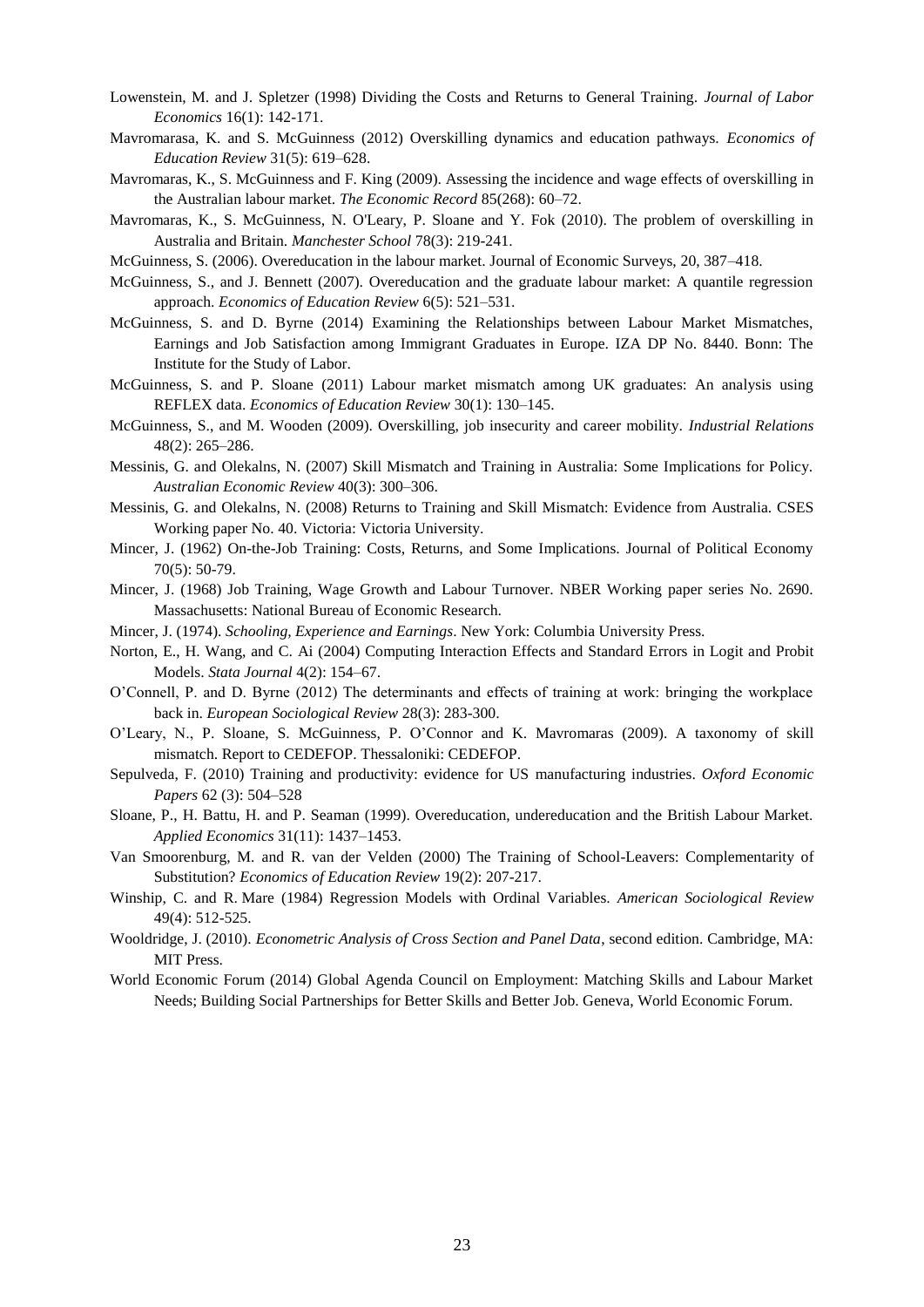# **APPENDIX**

| Country             | Obs.   | % Sample | <b>Initial</b><br>match | <b>Initially</b><br>under-skilled | <b>Initially</b><br>over-skilled |
|---------------------|--------|----------|-------------------------|-----------------------------------|----------------------------------|
| Germany (DE)        | 2,920  | 7.85     | 51.82                   | 19.01                             | 29.18                            |
| France (FR)         | 3,088  | 8.31     | 50.68                   | 23.83                             | 25.49                            |
| United Kingdom (UK) | 2,822  | 7.59     | 41.74                   | 23.99                             | 34.27                            |
| Sweden (SE)         | 738    | 1.99     | 57.45                   | 18.83                             | 23.72                            |
| Italy (IT)          | 2,271  | 6.11     | 53.46                   | 20.65                             | 25.89                            |
| Greece (GR)         | 1,449  | 3.9      | 41.75                   | 19.88                             | 38.37                            |
| Czech Republic (CZ) | 1,272  | 3.42     | 48.66                   | 32.94                             | 18.40                            |
| Poland (PL)         | 3,157  | 8.49     | 50.99                   | 21.48                             | 27.53                            |
| Netherlands (NL)    | 818    | 2.2      | 57.21                   | 20.17                             | 22.62                            |
| Denmark (DK)        | 690    | 1.86     | 52.17                   | 24.00                             | 23.83                            |
| Hungary (HU)        | 1,276  | 3.43     | 54.46                   | 21.87                             | 23.67                            |
| Spain (ES)          | 2,893  | 7.78     | 51.09                   | 17.66                             | 31.25                            |
| Austria (AT)        | 723    | 1.94     | 43.43                   | 22.96                             | 33.61                            |
| Belgium (BE)        | 1,001  | 2.69     | 52.55                   | 20.18                             | 27.27                            |
| Ireland (IE)        | 747    | 2.01     | 42.84                   | 26.77                             | 30.39                            |
| Slovakia (SK)       | 834    | 2.24     | 41.85                   | 35.97                             | 22.18                            |
| Finland (FI)        | 1,575  | 4.24     | 43.81                   | 28.95                             | 27.24                            |
| Portugal (PT)       | 1,280  | 3.44     | 57.73                   | 23.98                             | 18.29                            |
| Estonia (EE)        | 848    | 2.28     | 48.35                   | 41.04                             | 10.61                            |
| Romania (RO)        | 1,299  | 3.49     | 59.50                   | 25.64                             | 14.86                            |
| Lithuania (LT)      | 824    | 2.22     | 49.87                   | 38.96                             | 11.17                            |
| Cyprus (CY)         | 396    | 1.07     | 45.96                   | 29.04                             | 25.00                            |
| Slovenia (SI)       | 852    | 2.29     | 60.45                   | 18.54                             | 21.01                            |
| Bulgaria (BG)       | 881    | 2.37     | 55.73                   | 27.01                             | 17.26                            |
| Latvia (LV)         | 808    | 2.17     | 52.60                   | 36.76                             | 10.64                            |
| Luxembourg (LU)     | 420    | 1.13     | 73.57                   | 11.43                             | 15.00                            |
| Malta (MT)          | 408    | 1.1      | 57.60                   | 28.92                             | 13.48                            |
| Croatia (HR)        | 887    | 2.39     | 57.05                   | 22.32                             | 20.63                            |
| <b>TOTAL</b>        | 37,177 | 100      | 50.90                   | 23.90                             | 25.20                            |

**Table A1. Distribution of the sample**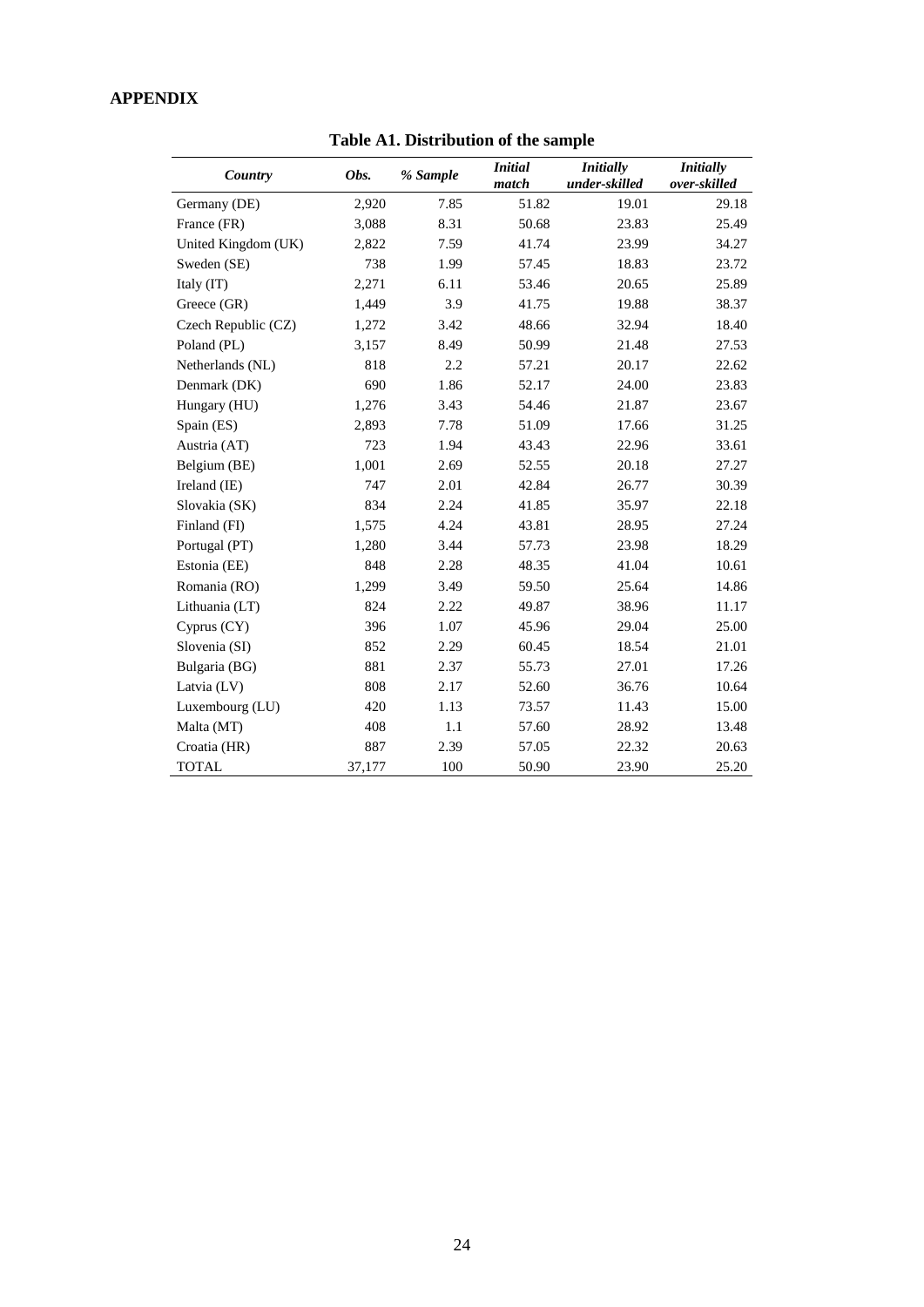|                                    |            |       |                                                | Table A2. Descriptive statistics T |                                                 |             |                                         |             |
|------------------------------------|------------|-------|------------------------------------------------|------------------------------------|-------------------------------------------------|-------------|-----------------------------------------|-------------|
|                                    | <b>ALL</b> |       | <b>INITIAL</b><br><b>WELL-MATCHED</b><br>(51%) |                                    | <b>INITIAL</b><br><b>UNDER-SKILLED</b><br>(24%) |             | <b>INITIAL</b><br>OVER-SKILLED<br>(25%) |             |
|                                    | Obs.       | Mean  | Obs.                                           | <b>Mean</b>                        | Obs.                                            | <b>Mean</b> | Obs.                                    | <b>Mean</b> |
| Training (during tenure)           | 37177      | 0.62  | 18924                                          | 0.61                               | 8886                                            | 0.70        | 9367                                    | 0.58        |
| Training 12 months                 | 37177      | 0.57  | 18924                                          | 0.56                               | 8886                                            | 0.60        | 9367                                    | 0.55        |
| Training in working hours          | 37177      | 0.44  | 18924                                          | 0.43                               | 8886                                            | 0.49        | 9367                                    | 0.43        |
| Training out. working hours        | 37177      | 0.22  | 18924                                          | 0.22                               | 8886                                            | 0.20        | 9367                                    | 0.22        |
| IL never                           | 37177      | 0.04  | 18924                                          | 0.04                               | 8886                                            | 0.02        | 9367                                    | 0.05        |
| IL sometimes                       | 37177      | 0.41  | 18924                                          | 0.40                               | 8886                                            | 0.38        | 9367                                    | 0.45        |
| IL usually                         | 37177      | 0.33  | 18924                                          | 0.34                               | 8886                                            | 0.36        | 9367                                    | 0.30        |
| IL always                          | 37177      | 0.22  | 18924                                          | 0.22                               | 8886                                            | 0.23        | 9367                                    | 0.20        |
| IL from others                     | 31954      | 0.77  | 16459                                          | 0.76                               | 8450                                            | 0.86        | 7045                                    | 0.72        |
| IL by trial and error              | 31954      | 0.61  | 16459                                          | 0.58                               | 8450                                            | 0.70        | 7045                                    | 0.58        |
| IL by self-study                   | 31954      | 0.56  | 16459                                          | 0.52                               | 8450                                            | 0.63        | 7045                                    | 0.55        |
| Formal education (during tenure)   | 37177      | 0.14  | 18924                                          | 0.13                               | 8886                                            | 0.17        | 9367                                    | 0.11        |
| Currently well-matched             | 37095      | 0.56  | 18878                                          | 0.70                               | 8862                                            | 0.65        | 9355                                    | 0.19        |
| Currently under-skilled            | 37095      | 0.06  | 18878                                          | 0.04                               | 8862                                            | 0.15        | 9355                                    | 0.02        |
| Currently over-skilled             | 37095      | 0.38  | 18878                                          | 0.26                               | 8862                                            | 0.21        | 9355                                    | 0.79        |
| Individual characteristics         |            |       |                                                |                                    |                                                 |             |                                         |             |
| Age $(24-65)$ s.d. = 9.8           | 37177      | 42.10 | 18924                                          | 42.39                              | 8886                                            | 41.33       | 9367                                    | 42.25       |
| Female                             | 37177      | 0.39  | 18924                                          | 0.39                               | 8886                                            | 0.42        | 9367                                    | 0.37        |
| Low level of education             | 37177      | 0.12  | 18924                                          | 0.13                               | 8886                                            | 0.12        | 9367                                    | 0.10        |
| Intermediate level of education    | 37177      | 0.41  | 18924                                          | 0.43                               | 8886                                            | 0.42        | 9367                                    | 0.38        |
| High level of education            | 37177      | 0.47  | 18924                                          | 0.44                               | 8886                                            | 0.47        | 9367                                    | 0.52        |
| Years of tenure $(0-50)$ s.d.= 9.1 | 37177      | 10.47 | 18924                                          | 10.82                              | 8886                                            | 11.31       | 9367                                    | 8.96        |
| Permanent contract                 | 37177      | 0.87  | 18924                                          | 0.87                               | 8886                                            | 0.88        | 9367                                    | 0.85        |
| Fixed temporary contract           | 37177      | 0.10  | 18924                                          | 0.10                               | 8886                                            | 0.09        | 9367                                    | 0.12        |
| Temporary agency contract          | 37177      | 0.01  | 18924                                          | 0.01                               | 8886                                            | 0.01        | 9367                                    | 0.01        |
| No formal contract                 | 37177      | 0.02  | 18924                                          | 0.02                               | 8886                                            | 0.02        | 9367                                    | 0.02        |
| Telephone (interviewed)            | 37177      | 0.21  | 18924                                          | 0.23                               | 8886                                            | 0.24        | 9367                                    | 0.13        |
| Industry                           |            |       |                                                |                                    |                                                 |             |                                         |             |
| Agriculture                        | 37177      | 0.02  | 18924                                          | 0.02                               | 8886                                            | 0.02        | 9367                                    | 0.02        |
| Manufacturing                      | 37177      | 0.19  | 18924                                          | 0.19                               | 8886                                            | 0.21        | 9367                                    | 0.18        |
| Construction                       | 37177      | 0.06  | 18924                                          | 0.07                               | 8886                                            | 0.06        | 9367                                    | 0.05        |
| Sales and transportation           | 37177      | 0.20  | 18924                                          | 0.19                               | 8886                                            | 0.17        | 9367                                    | 0.23        |
| Information and communication      | 37177      | 0.07  | 18924                                          | 0.07                               | 8886                                            | 0.08        | 9367                                    | $0.07\,$    |
| Financial and real state           | 37177      | 0.06  | 18924                                          | 0.06                               | 8886                                            | 0.06        | 9367                                    | $0.06\,$    |
| Professional and Tech              | 37177      | 0.07  | 18924                                          | 0.07                               | 8886                                            | 0.08        | 9367                                    | 0.06        |
| Public administration              | 37177      | 0.25  | 18924                                          | 0.26                               | 8886                                            | 0.25        | 9367                                    | 0.25        |
| Other services                     | 37177      | 0.08  | 18924                                          | 0.08                               | 8886                                            | 0.07        | 9367                                    | $0.08\,$    |
| Occupation                         |            |       |                                                |                                    |                                                 |             |                                         |             |
| Managers                           | 37177      | 0.09  | 18924                                          | 0.08                               | 8886                                            | 0.09        | 9367                                    | 0.10        |
| Professionals                      | 37177      | 0.22  | 18924                                          | 0.22                               | 8886                                            | 0.24        | 9367                                    | 0.18        |
| Technicians                        | 37177      | 0.17  | 18924                                          | 0.17                               | 8886                                            | 0.19        | 9367                                    | 0.15        |
| Service and sales workers          | 37177      | 0.12  | 18924                                          | 0.12                               | 8886                                            | 0.11        | 9367                                    | 0.14        |
| Clerical support                   | 37177      | 0.21  | 18924                                          | 0.20                               | 8886                                            | 0.18        | 9367                                    | 0.24        |
| Skilled agricultural               | 37177      | 0.01  | 18924                                          | 0.01                               | 8886                                            | 0.01        | 9367                                    | 0.01        |
|                                    |            |       |                                                |                                    |                                                 |             |                                         |             |

# **Table A2. Descriptive statistics 1**